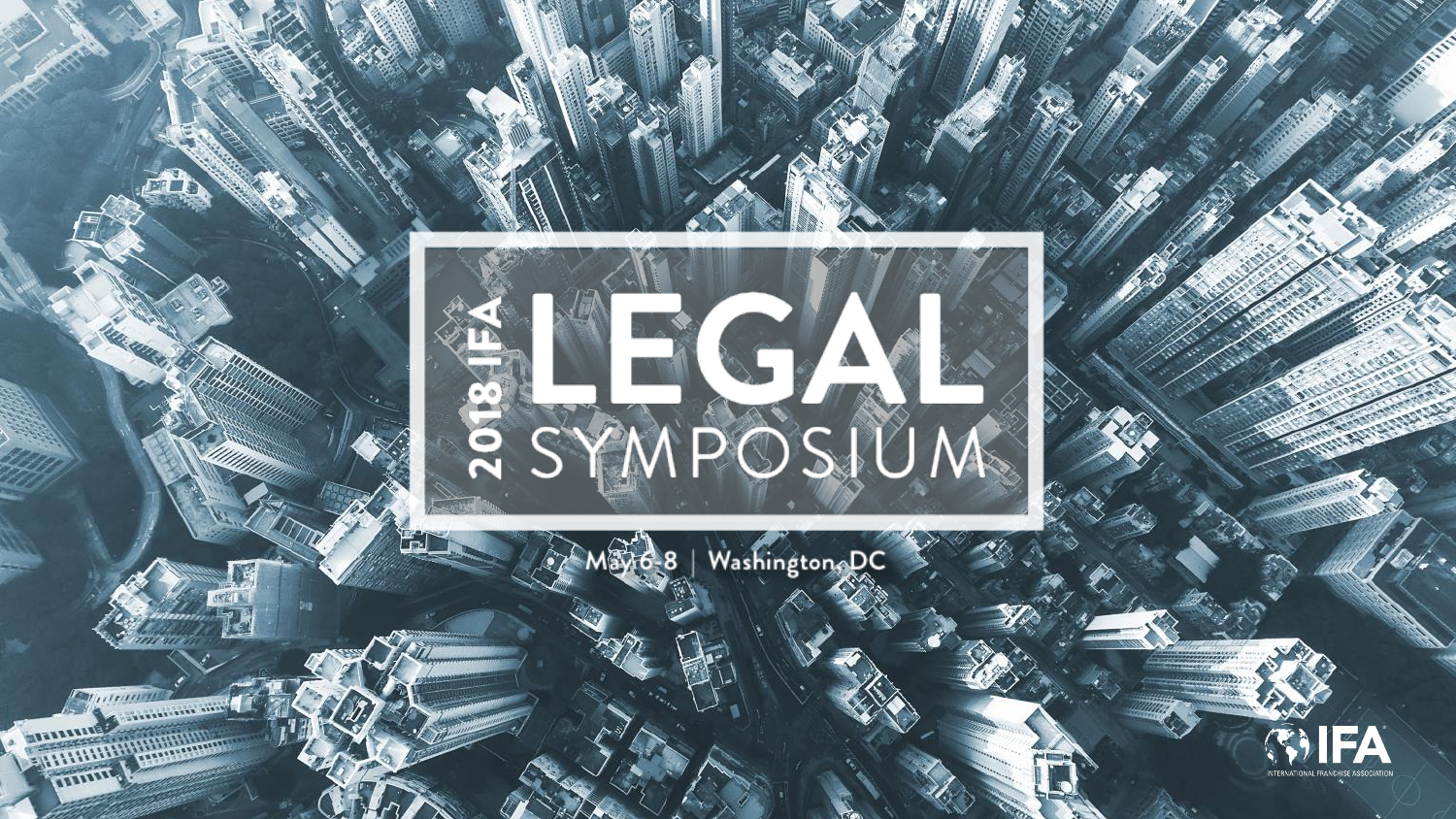# **International Franchising Basics Track Intensive**

Part of the IFA Legal Symposium and the IBA/IFA Joint Conference





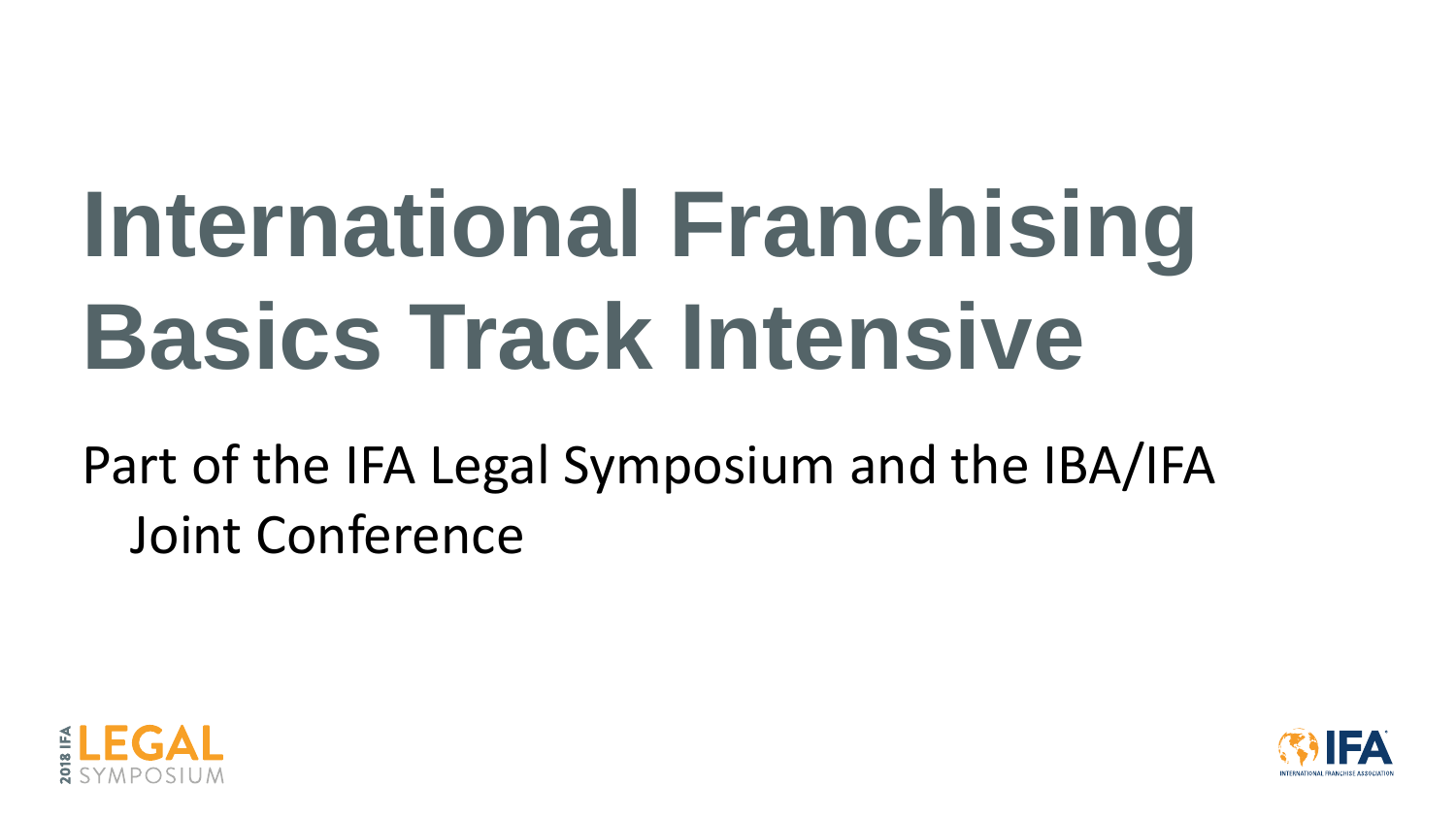- a. Introduction: Larry Weinberg
- b. Greetings from IFA: Josh Merin
- c. Planning for Expansion Internationally (3-4pm)
	- Assessing Franchisor Readiness and Markets for Expansion…Mark Siebert
	- ii. Deal Structure…David Oppenheim
	- iii. Key Deal Terms…Kerry Olson





# **Agenda**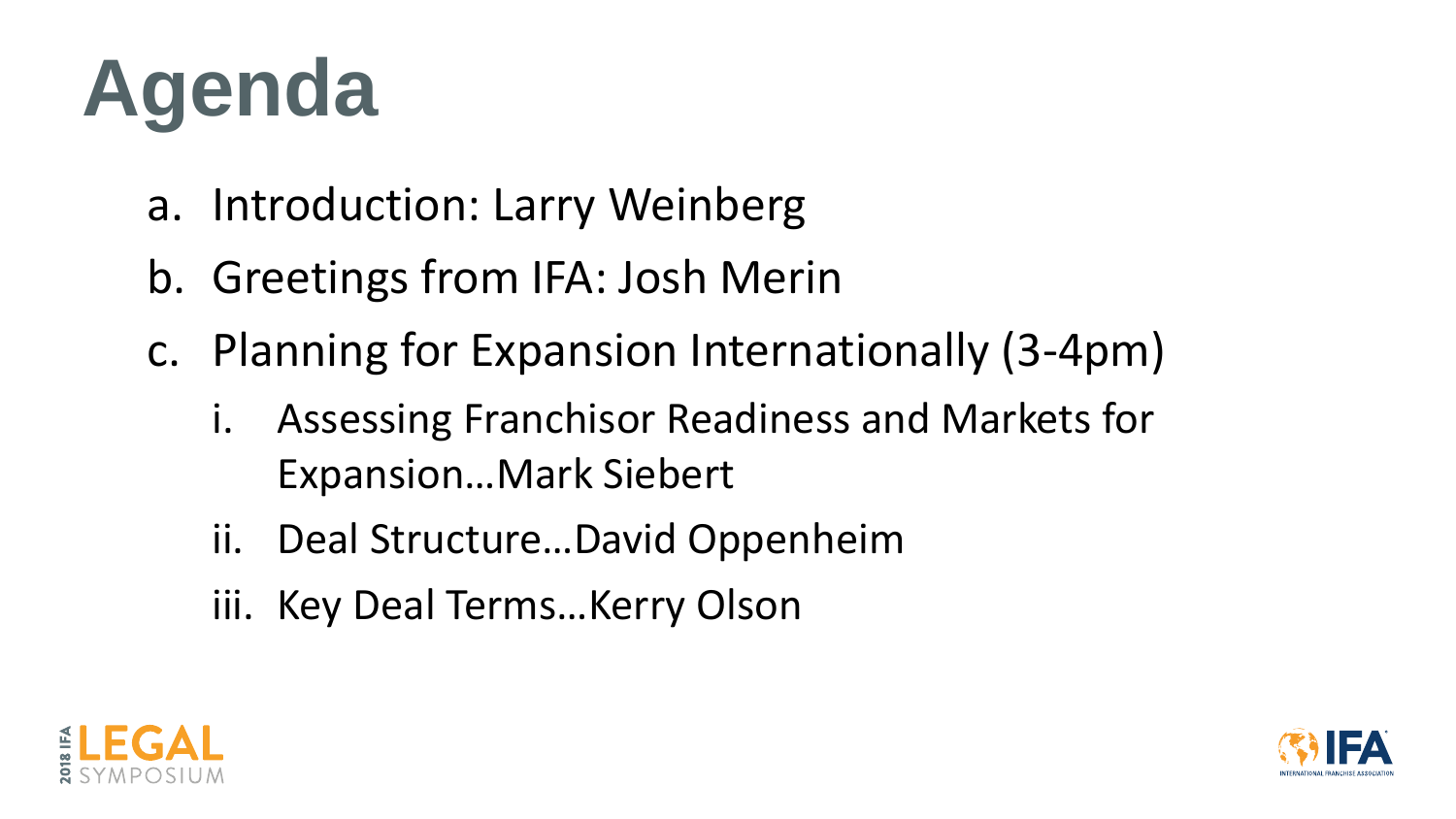- d. Navigating Local Las and Using Local Counsel (4- 4:50pm)
	- Deal Flow... Kevin Maher and Gustavo Alcocer
	- ii. Typical Local Legal Issues…Amy Cheng and Karsten Metzlaff
- e. Break (4:50-5pm)
- f. Country and Region Roundtables (2 sessions: 5- 5:30pm and 5:30-6pm)







# **Agenda** (continued)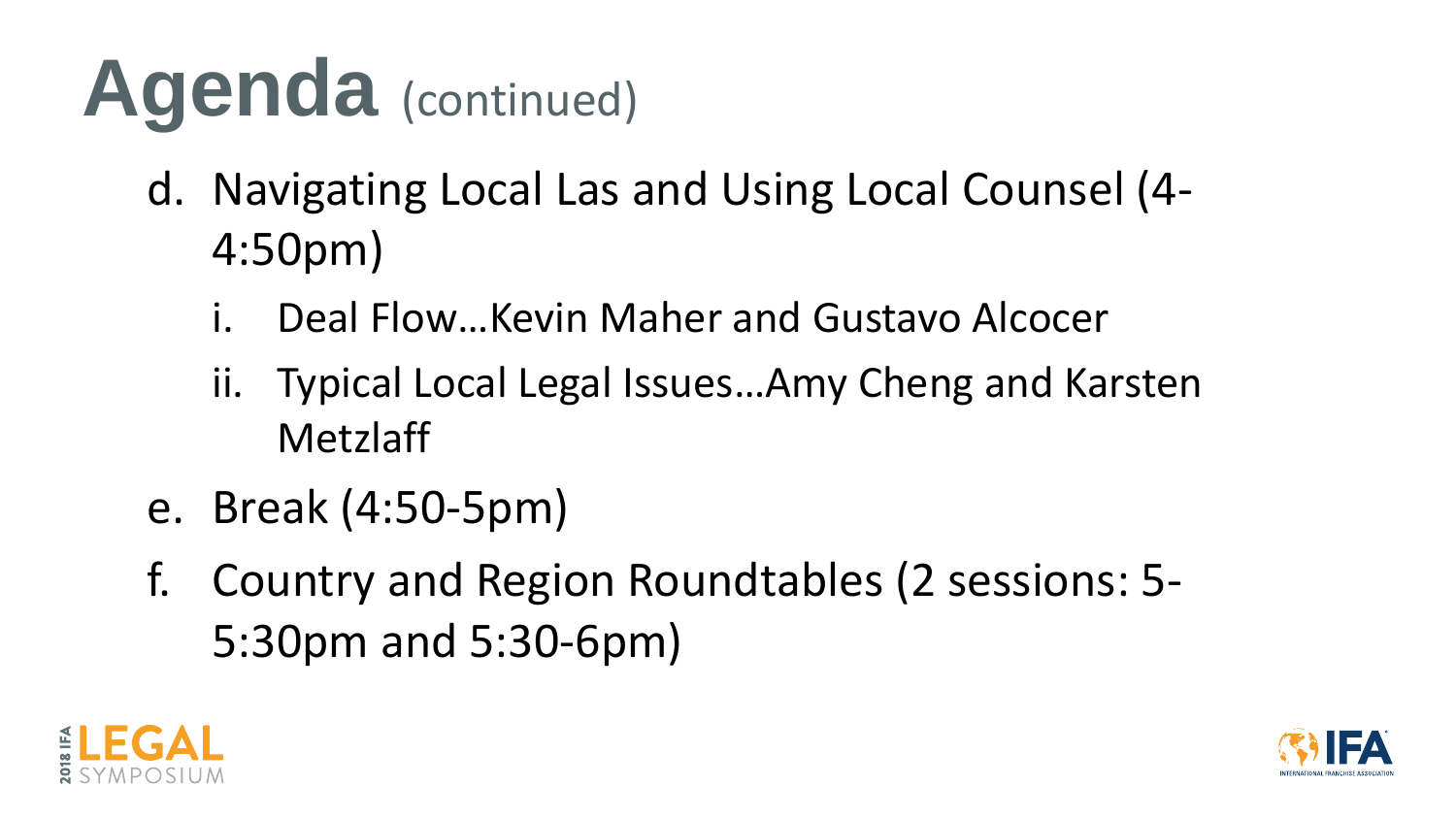Going International: A guide to international franchise expansion

Mark Siebert, CEO The iFranchise Group [msiebert@ifranchisegroup.com](mailto:msiebert@ifranchisegroup.com)



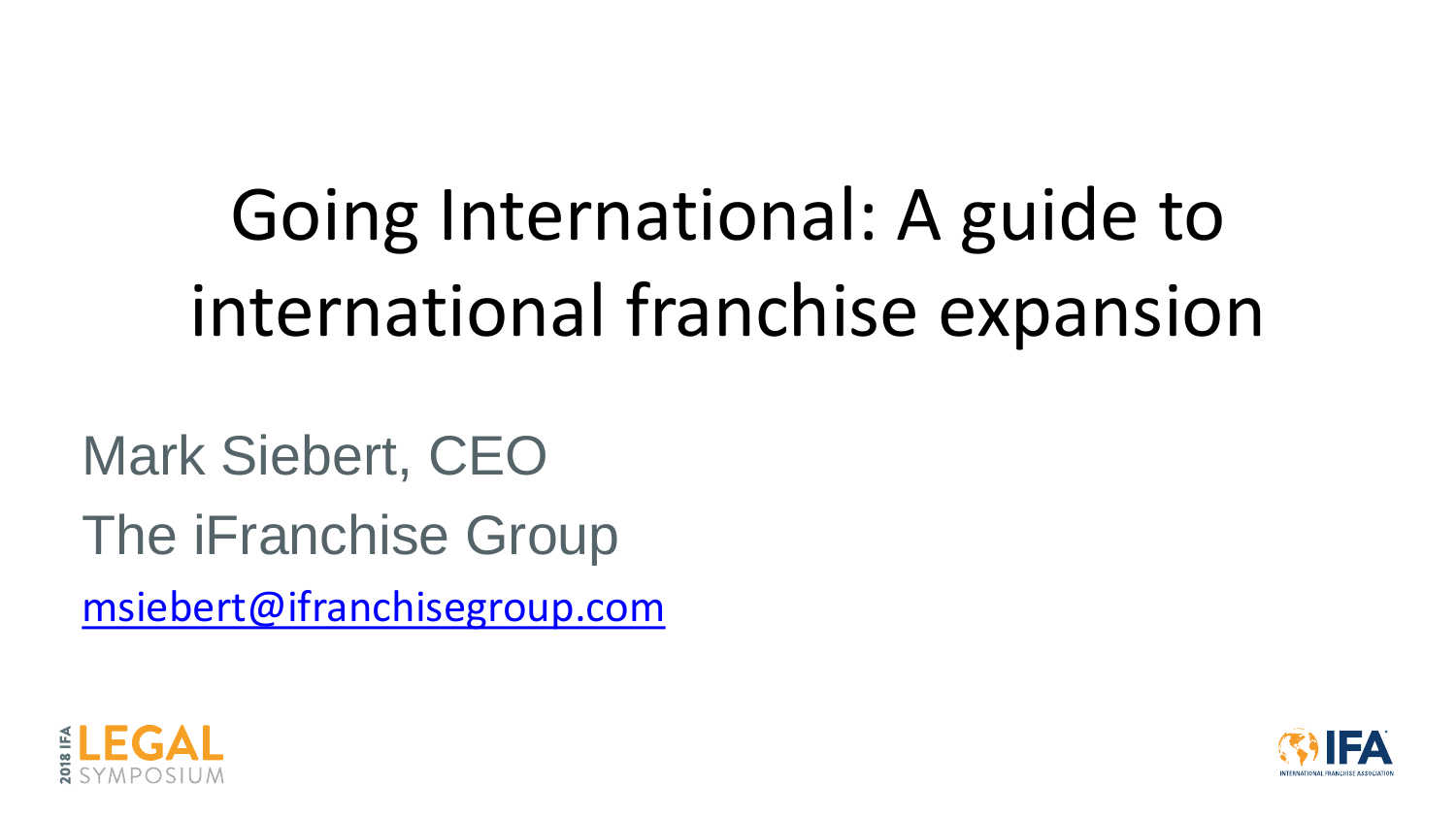## Considerations in Making the Decision

- Will it diminish domestic market growth?
- More profitable than domestic expansion?
- Can adequate support be provided?
- Does the team have experience?
- External factors influencing the decision?
	- Competitive actions, developments in international markets, opportunities to partner with significant international players, etc.



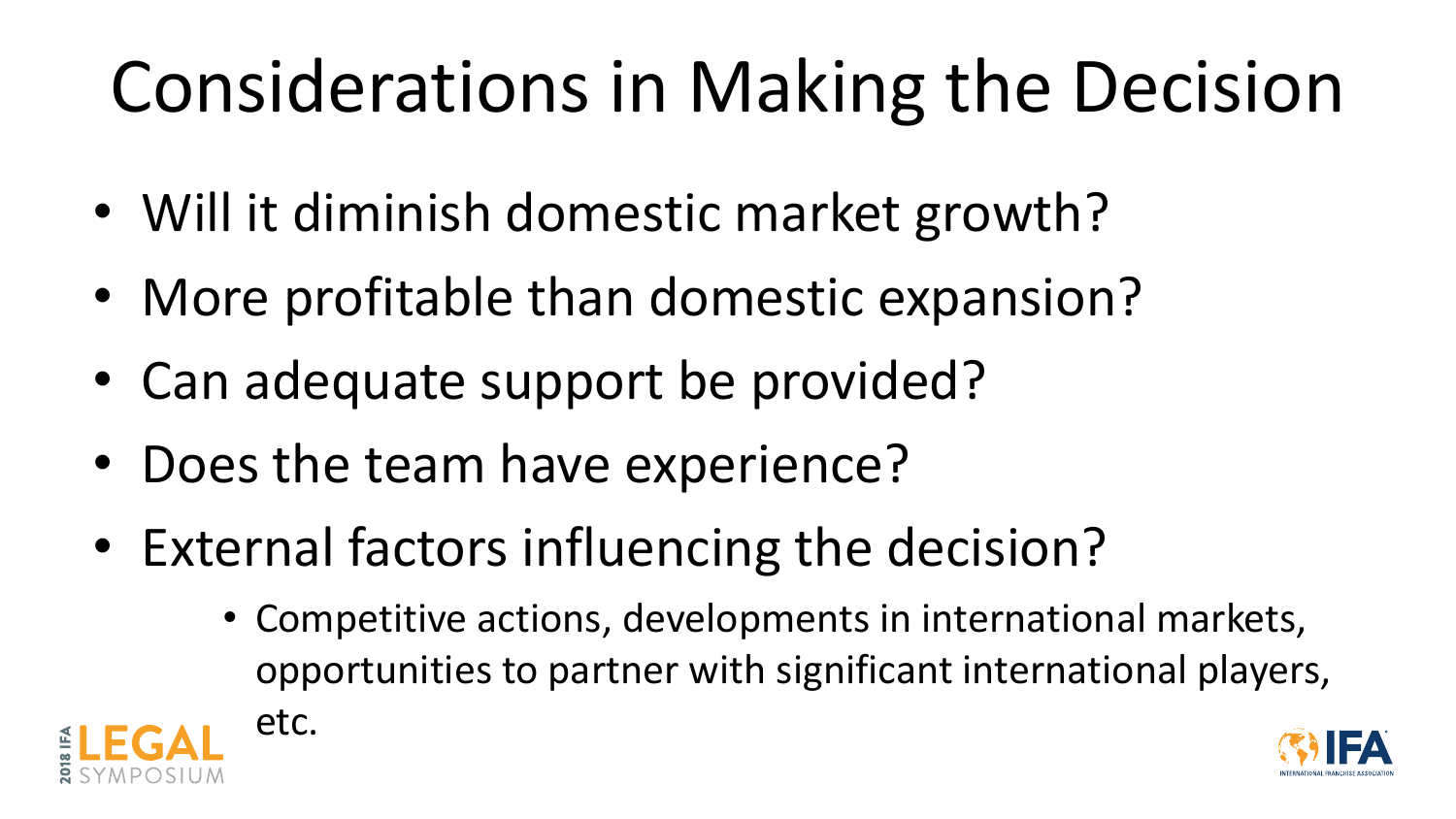## Considerations in Making the Decision

- Capital
	- Marketing, travel, due diligence, sales commissions, trademark work, legal and market research, marketing expenses, letters of intent, initial drafts of contracts, disclosure documents
- Management
	- Experience in international, travel, ready for the role of a master franchisor (teaching how to franchise as opposed to teaching the concept), language, etc.)



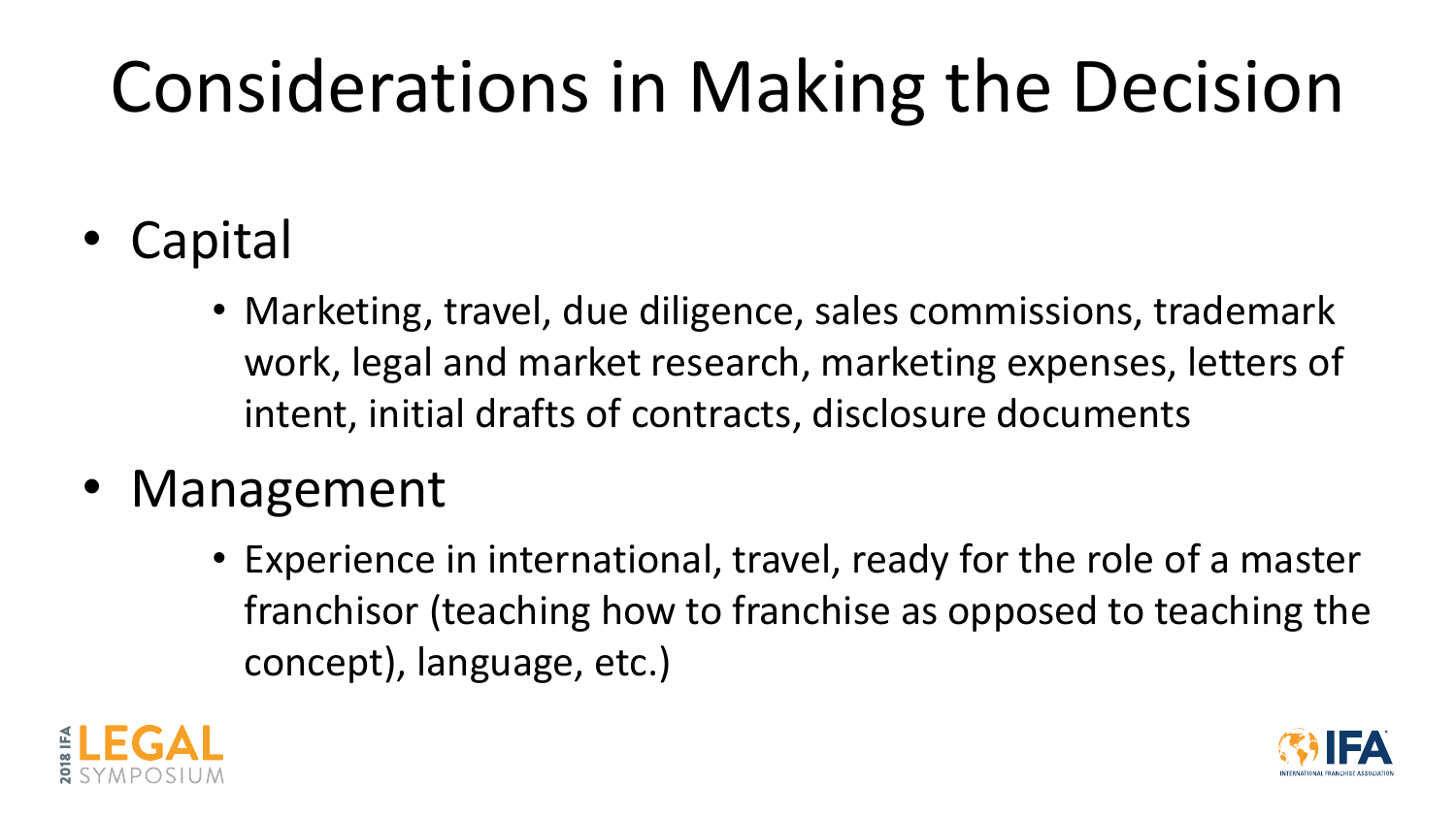## Considerations in Making the Decision

- Concept Adaptations
	- Product/Service adaptations, labor, supply chain, pricing, marketing, cultural differences, legal, and economic considerations, etc.)
- Market considerations
	- Competing with home-grown competition



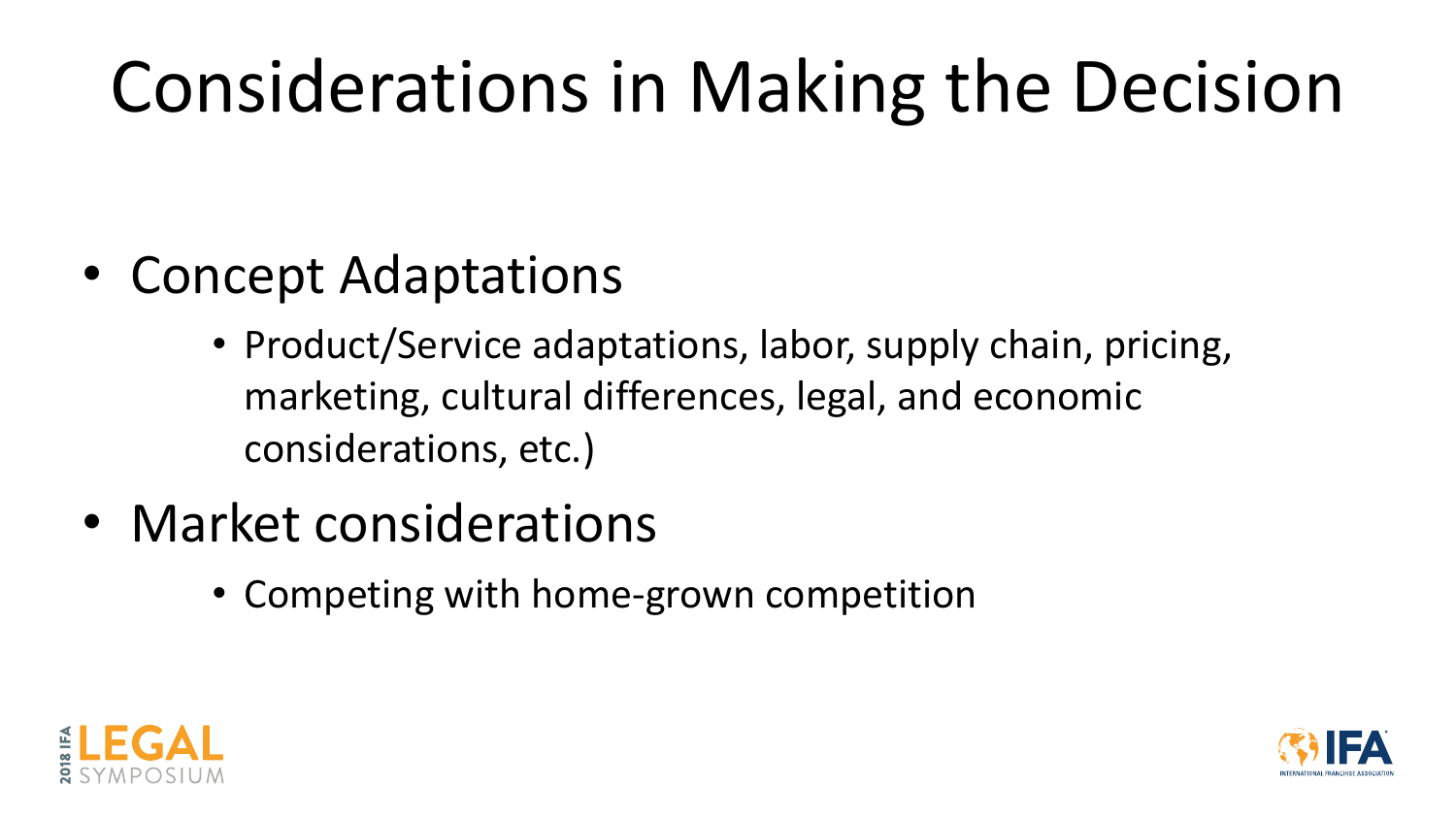## Where to Expand

- Regional approach vs. Top Targeted Markets
- Speed of expansion
- Factors to consider when deciding on strategy
	- Market knowledge, socio-cultural differences, political concerns, economic stability, legal climate, etc.



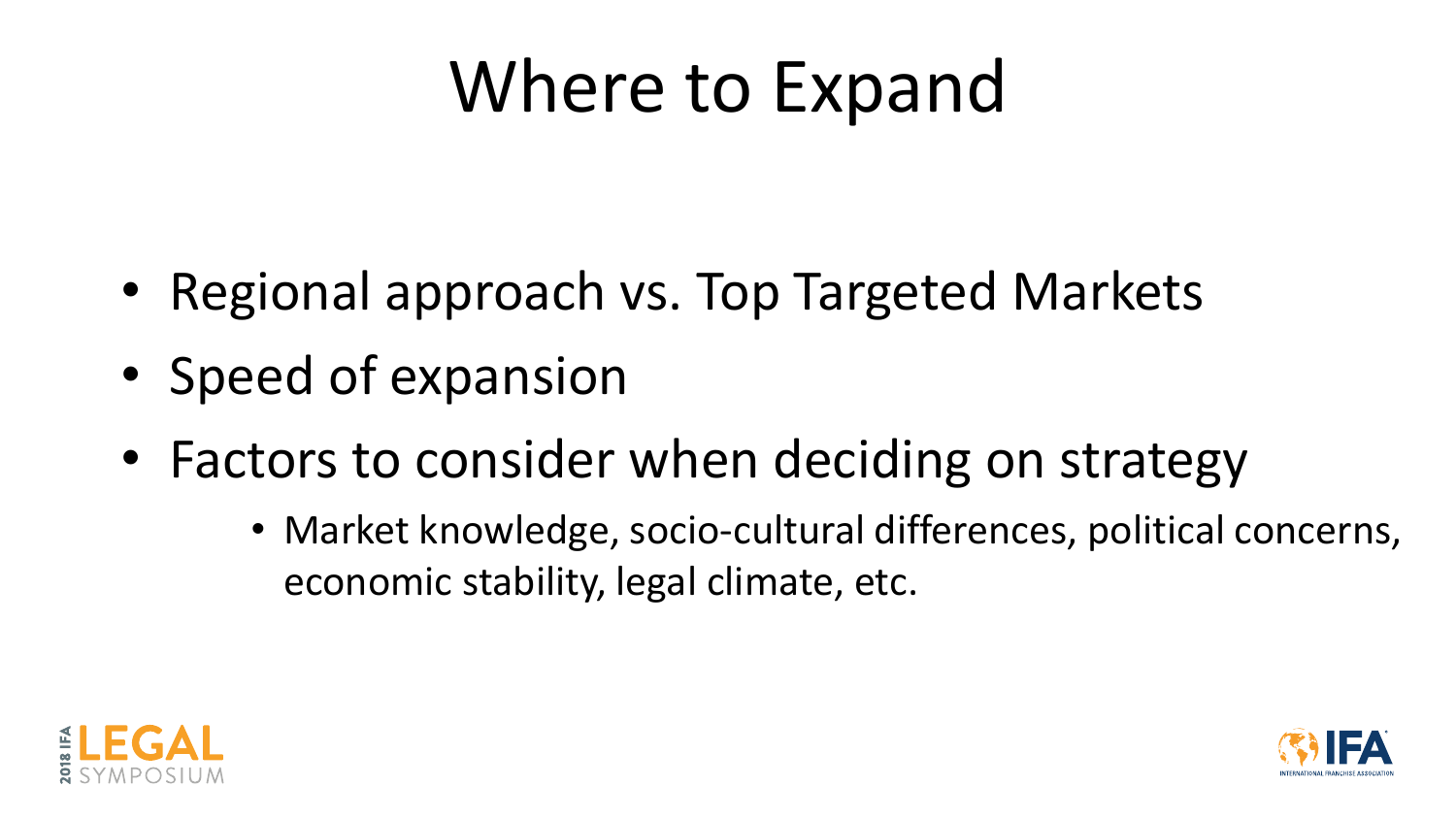## Financial Modeling as a Best Practice

- Financial model for both franchisee and franchisor
	- If master is used, must incorporate that role as well
	- Costs to provide support factored in to the model
	- Adequacy of returns based on risk and investment
	- Should be part of a larger strategy not a one off market
	- Decision should be based on Strategy not Serendipity
	- Not for the faint of heart, but great returns with proper planning



- 
- 

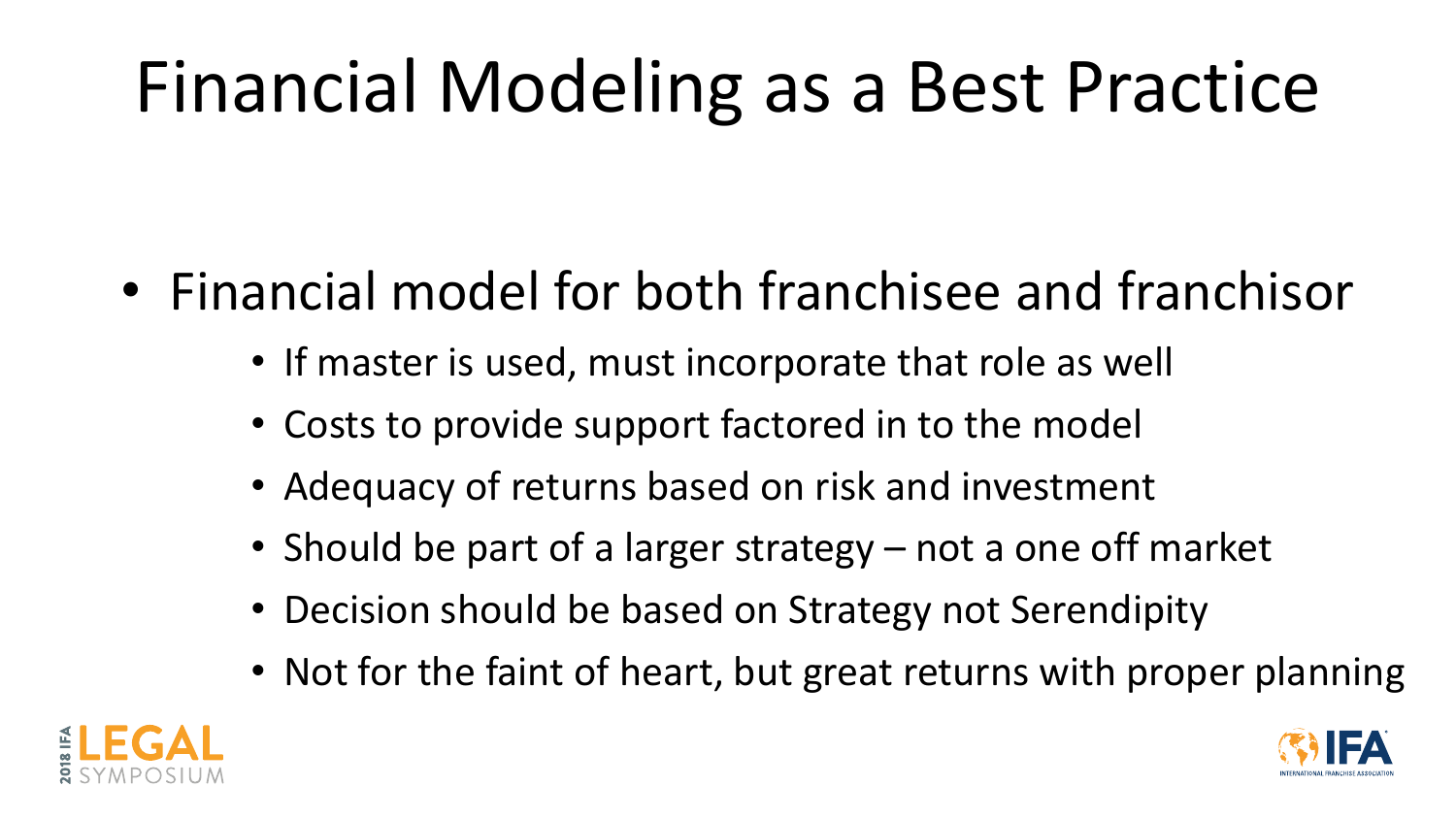## **DEAL STRUCTURE – WHAT TYPE OF EXPANSION MODEL WORKS BEST FOR YOUR SYSTEM**

David W. Oppenheim Greenberg Traurig, LLP oppenheimd@gtlaw.com



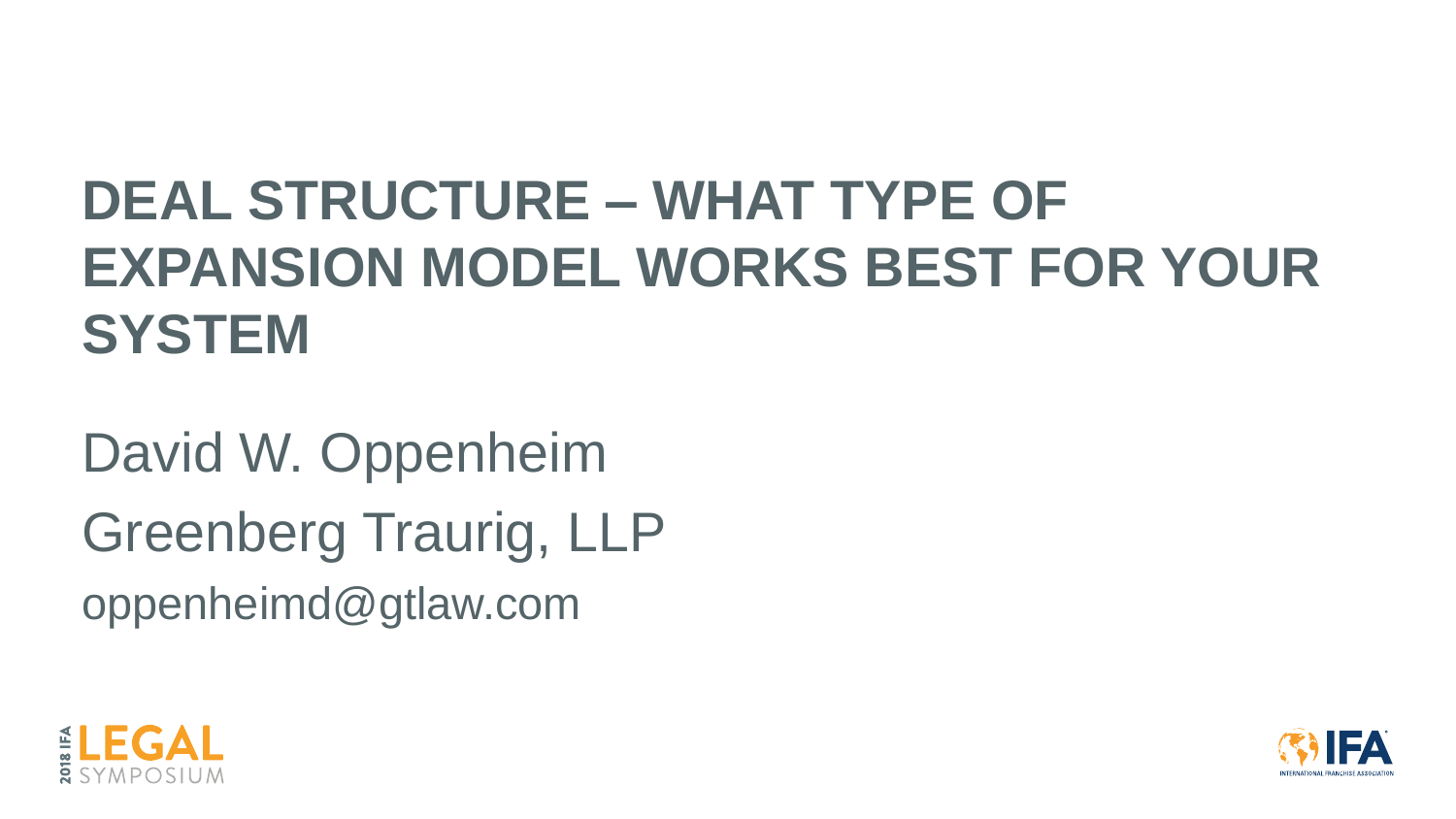## **Structure - Inbound and Outbound International Transactions**

- General considerations Impacting Structure
	- Franchisor Resources
	- Partner Options
	- Franchisor Risk Tolerance
	- Name/Brand Recognition in the Territory
	- Local Intellectual Property Considerations





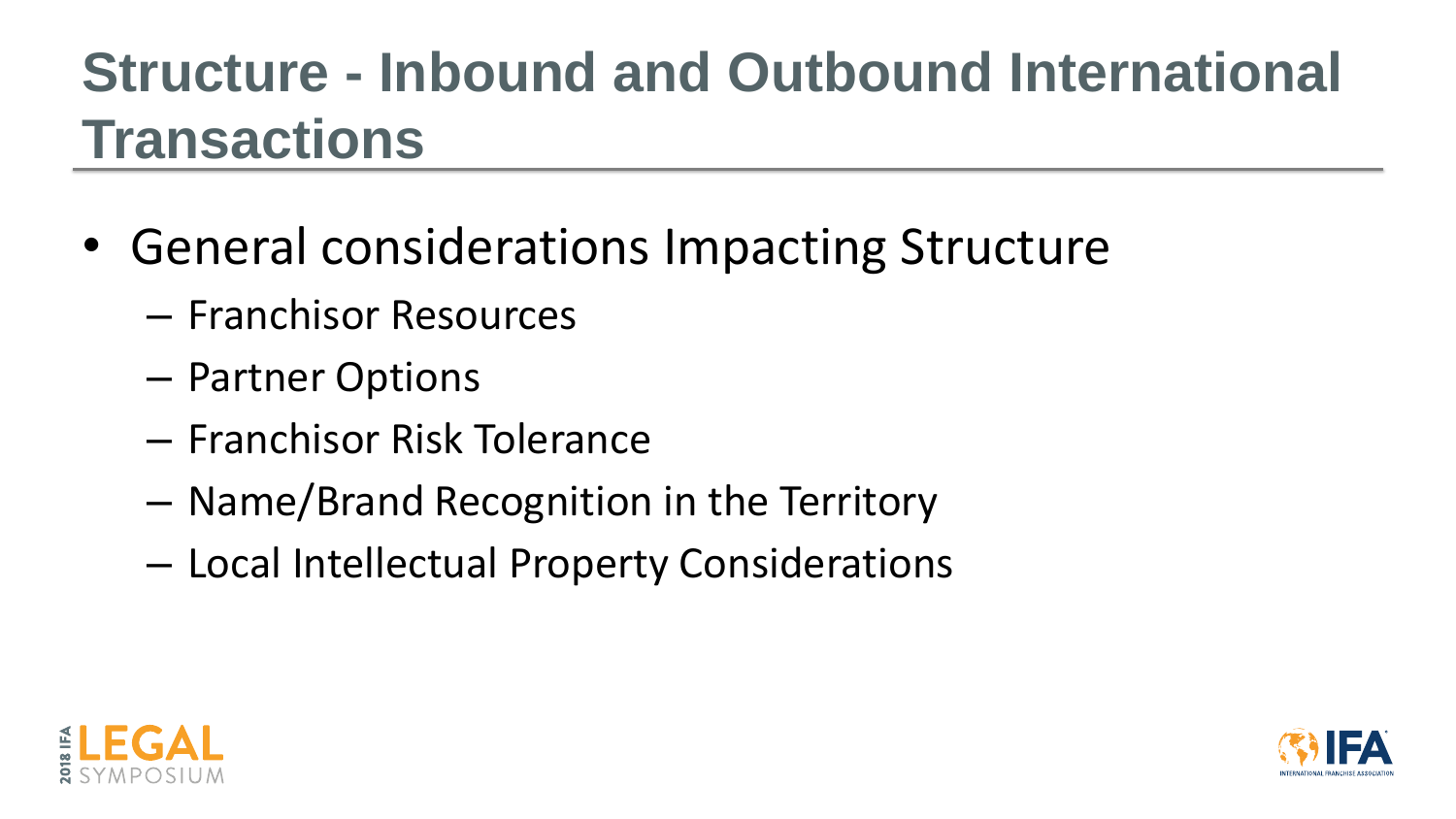## **Inbound and Outbound International Transactions**

- Most common expansion models
	- Master Franchise Agreements
	- Joint Ventures
	- International Area Development Agreements



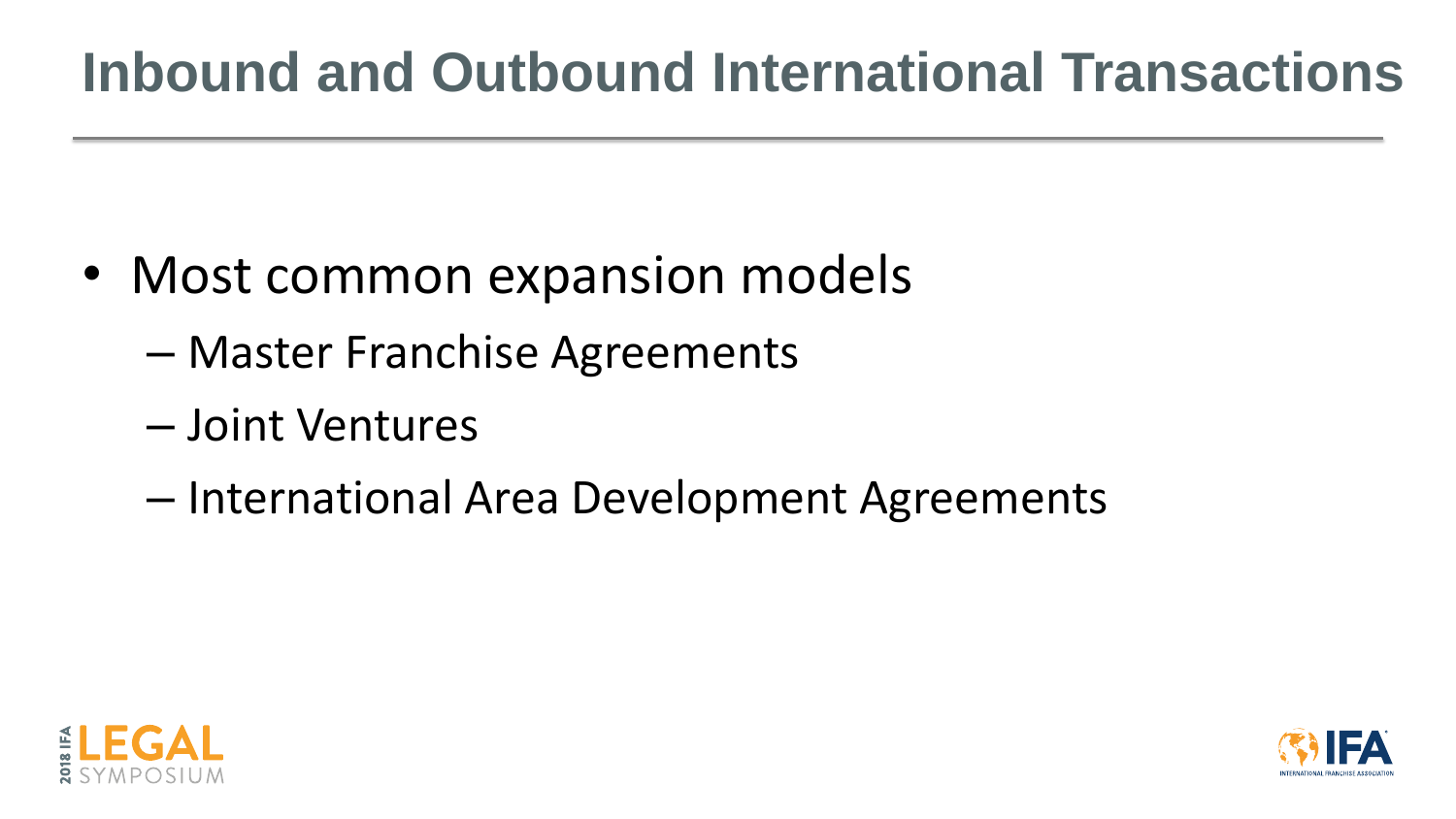# **Master Franchise Agreements**

- Master Franchisor => Master Franchisee => Subfranchisee
- No privity of contract with local unit franchisee
- Master Franchisee is local intermediary
- Master Franchisee is "franchisor" in target market
- Master Franchisee has a development schedule
- Master Franchisee and Franchisor share certain fees payable under the master franchise agreement





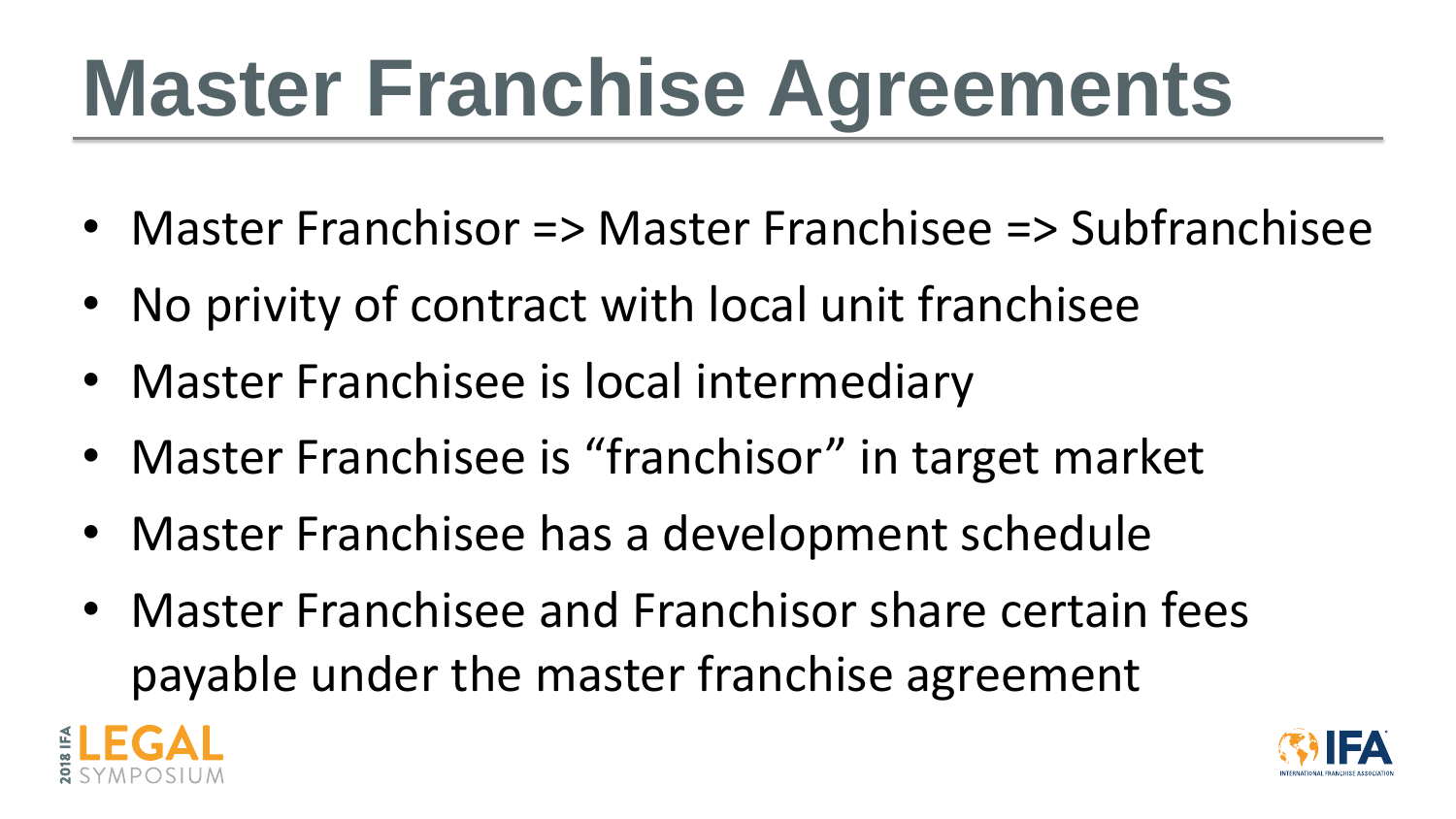# **Master Franchise Agreements**

- Pros
	- Less capital required
	- Enter a foreign market easily since Master Franchisee has a presence in the territory
	- Master Franchisee has better understanding of local markets and local competition
	- Master Franchisee is responsible for local compliance
- Cons
	- Franchisor is required to share the revenue stream
	- Franchisor cedes a lot of control, including privity of contract, to Master Franchisee who may not share the same passion and commitment as Franchisor
	- Franchisor makes less money
	- Can be difficult to control quality of product or services
	- Can be very difficult to terminate the relationship





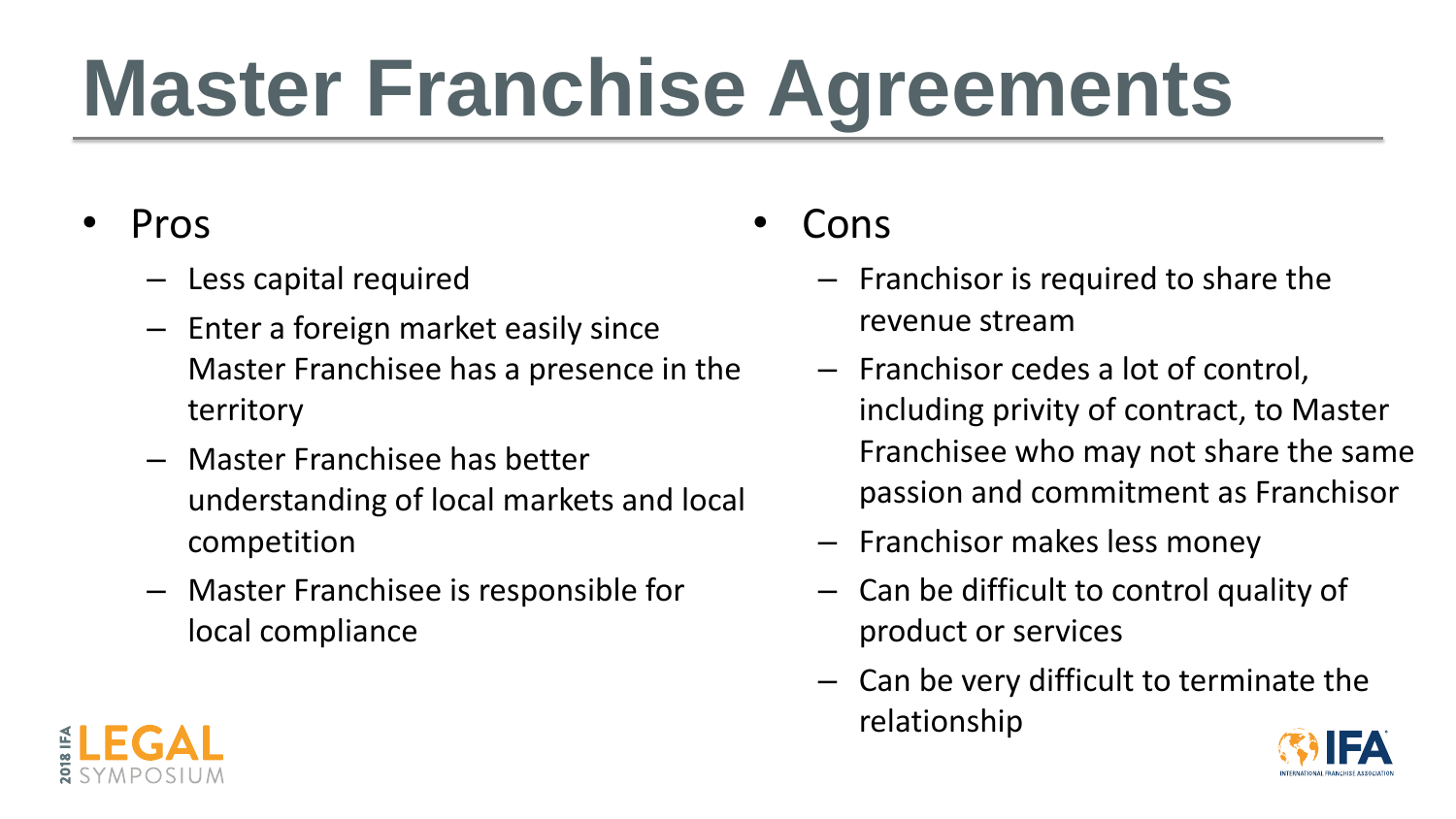## **Joint Ventures**

- Franchisor "partners" with local party => JV
- JV must follow any of the other franchise models
- Relationship and roles of parties can be confusing
- Unique franchise regulatory issues



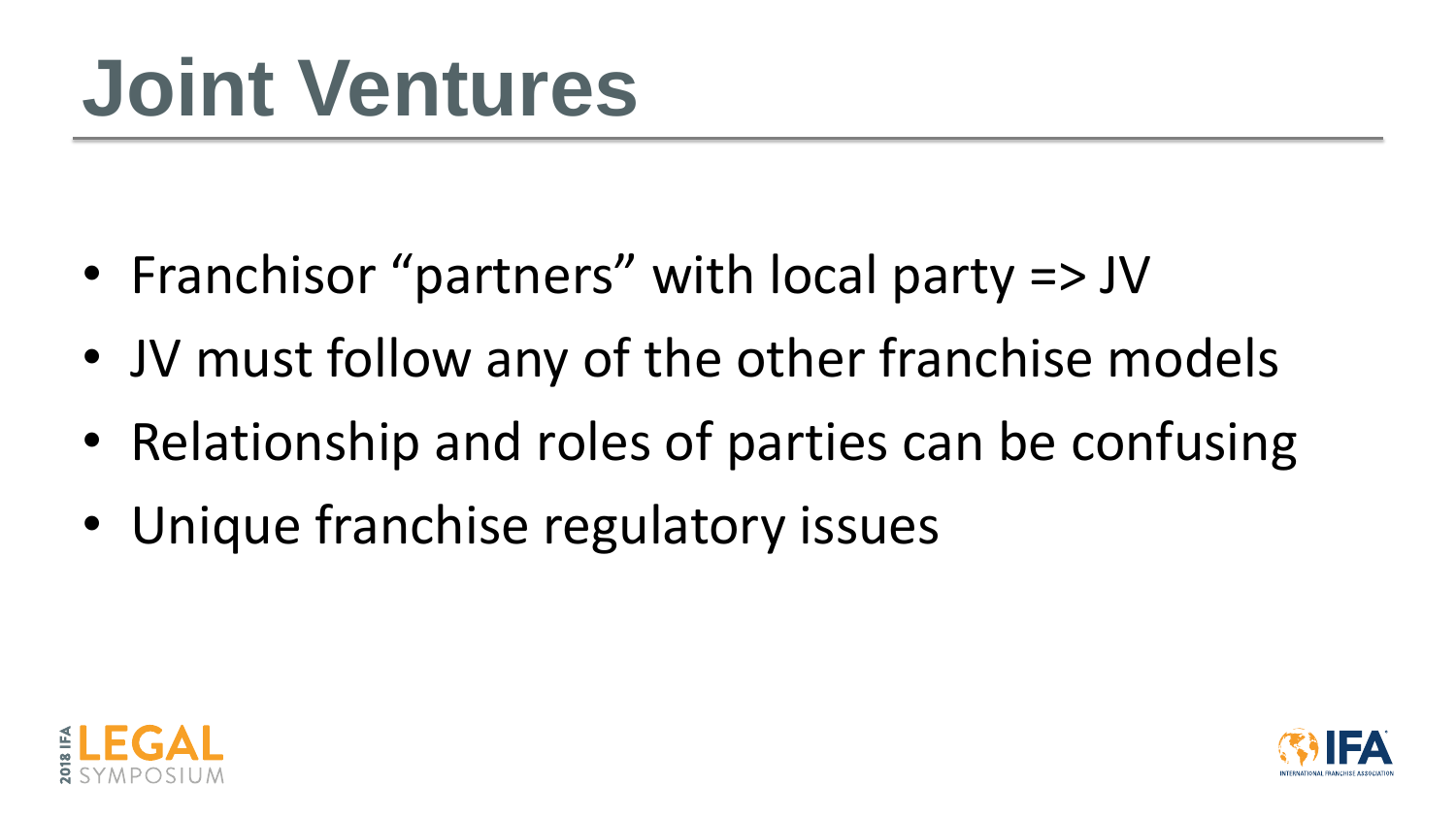# **Joint Venture Agreements**

- Pros
	- Requires less capital to expand
	- Joint Venture Partner typically has a presence in the territory
	- Franchisor can maintain control over brand because JV will contract with the Franchisor or an affiliate
- Cons
	- Franchisor is required to make a significant capital investment
	- Structure is much more complicated
	- Franchisor bears risk as partner in the business



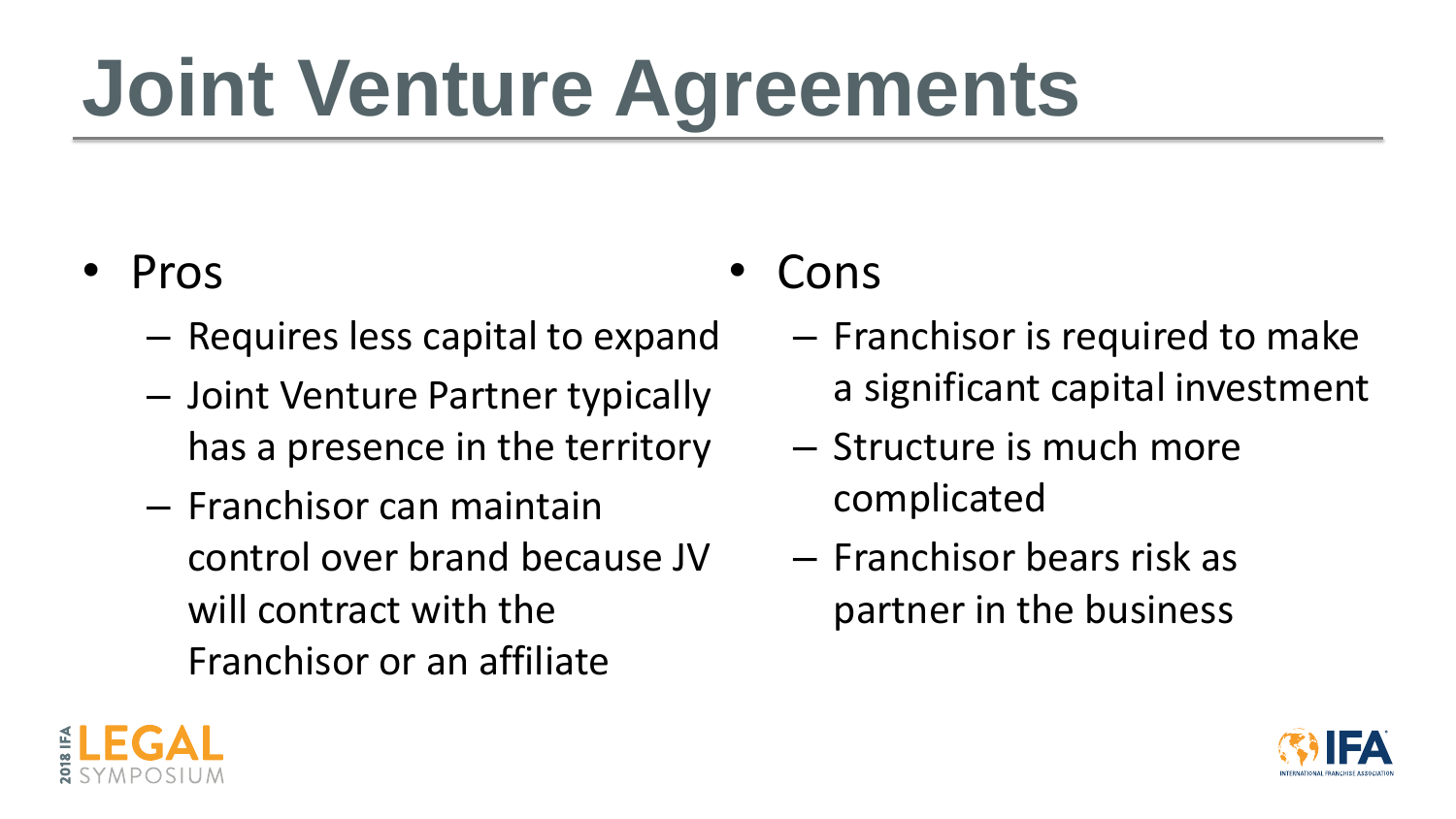## **International Area Development Agreements**

- Franchisor grants Area Developer the right to open multiple units
	- Developer has a defined Territory
	- Developer must open units in accordance with a Development Schedule
	- Each unit is opened under a separate unit franchise agreement







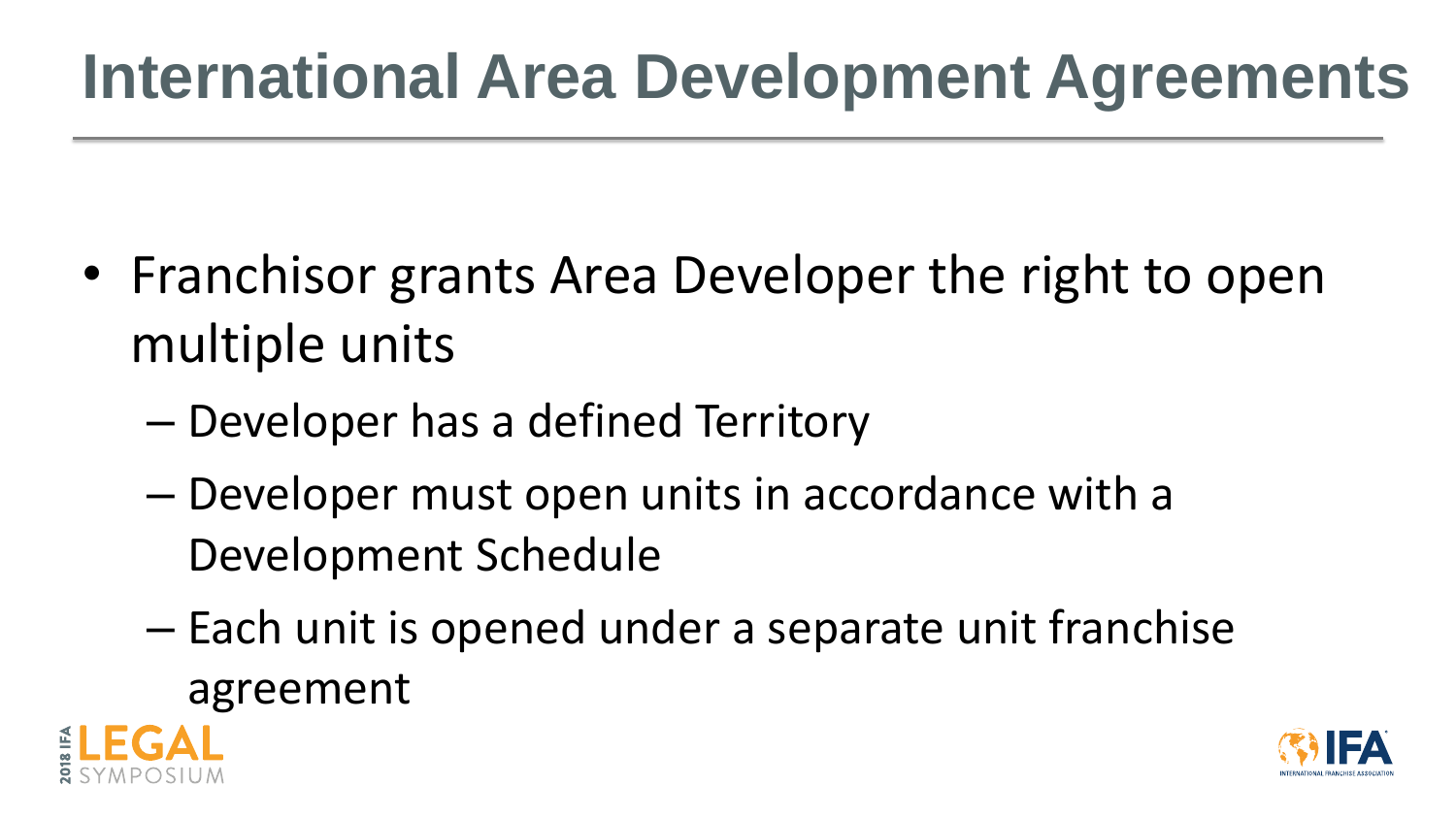## **International Area Development Agreements**

- Pros
	- Franchisor maintains privity of contract
	- Franchisor need not split fees
	- Easier to terminate than master franchise relationship (no subfranchisees)
	- Franchisor can maintain control over brand because Developer will contract with the Franchisor or an affiliate
- Cons
	- Franchisor has no presence in the territory
	- Franchisor is required to devote resources in the territory
	- Franchisor is responsible for compliance
	- Difficult to find Developers with sufficient capital and resources to develop an entire country

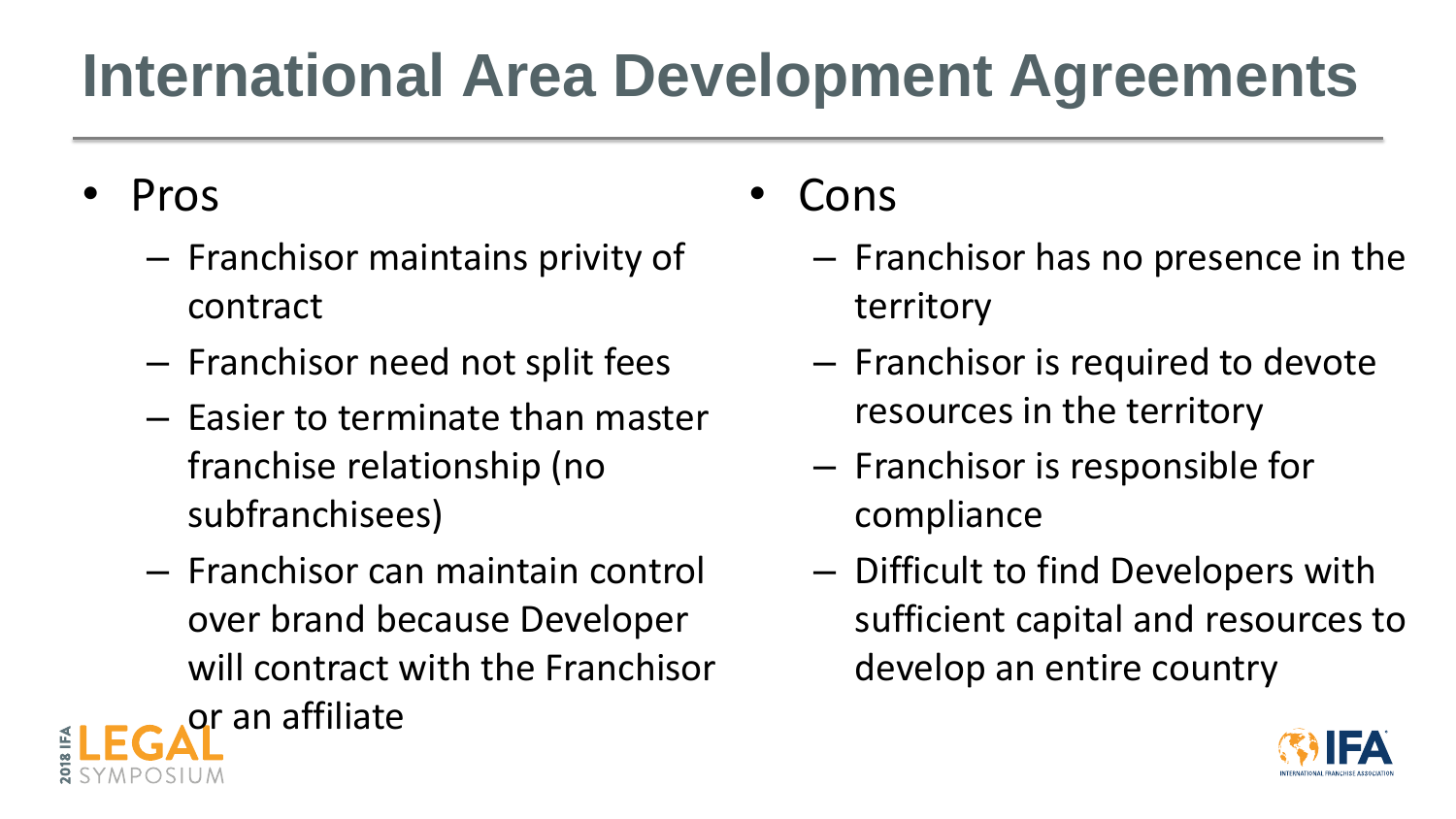## **Area Representatives or Sales Agents**

- Franchisor grants Area Representative the right to perform services on behalf of the Franchisor in a defined territory
	- Area Representative conducts sales and support activity on behalf of the Franchisor
	- Privity of contract is between the Franchisor and the Franchisee (Area rep serves as the Franchisor's agent)
	- Franchisor and Area Representative split fees
	- Area Representative will have a development schedule for its defined territory



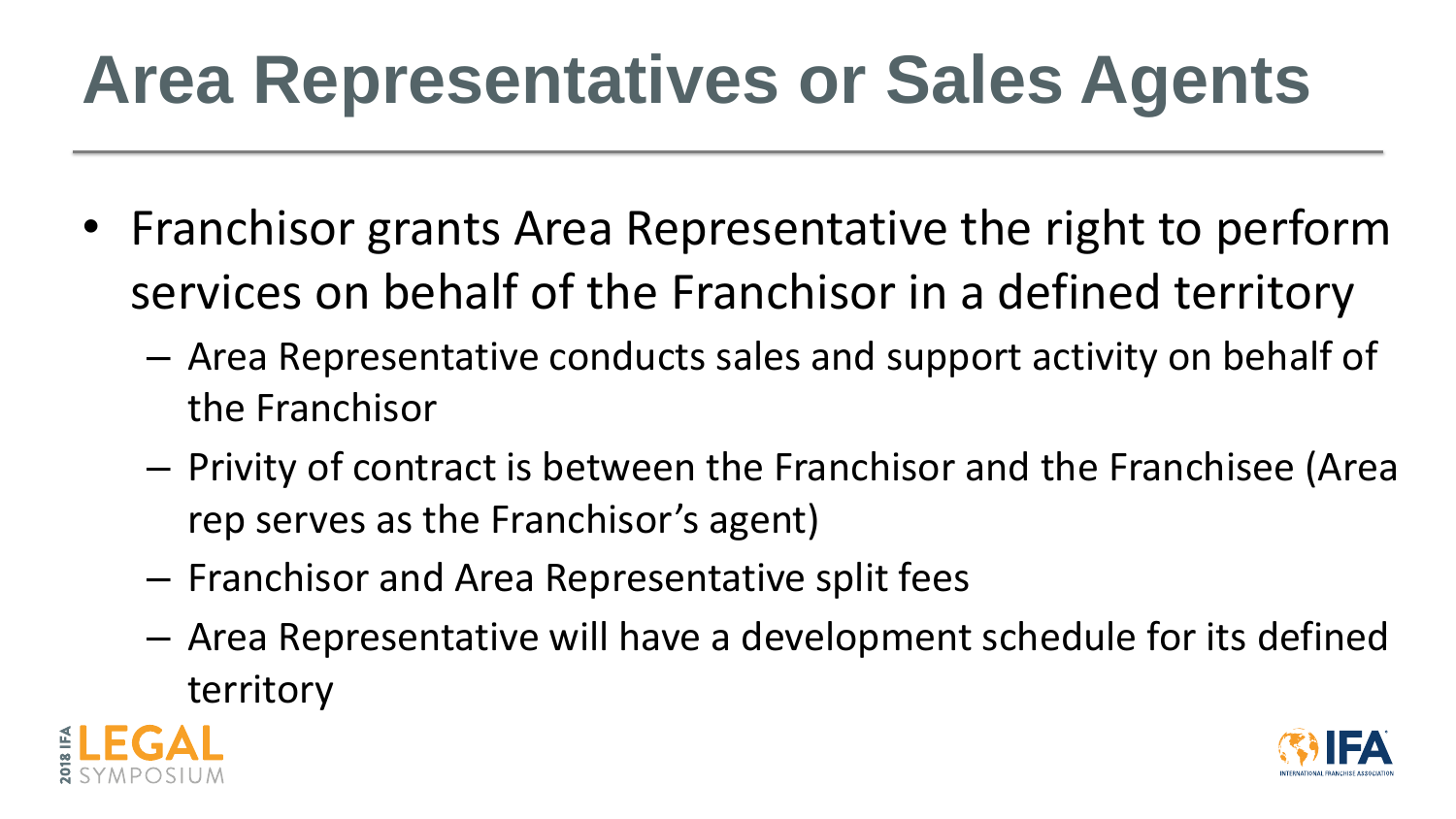## **Area Representatives or Sales Agents**

- Pros
	- Area Representative has a presence in the territory
	- Franchisor needs fewer resources because Area Representative is performing pre and post contract services on its behalf

# Franchisee operations (can result



- Cons
	- Franchisors has less control over in harm to the brand)
	- Franchisor makes less money
	- Franchisor is liable for acts of its agent
	- Loss of Area Representative in a market can be damaging to operations in entire market

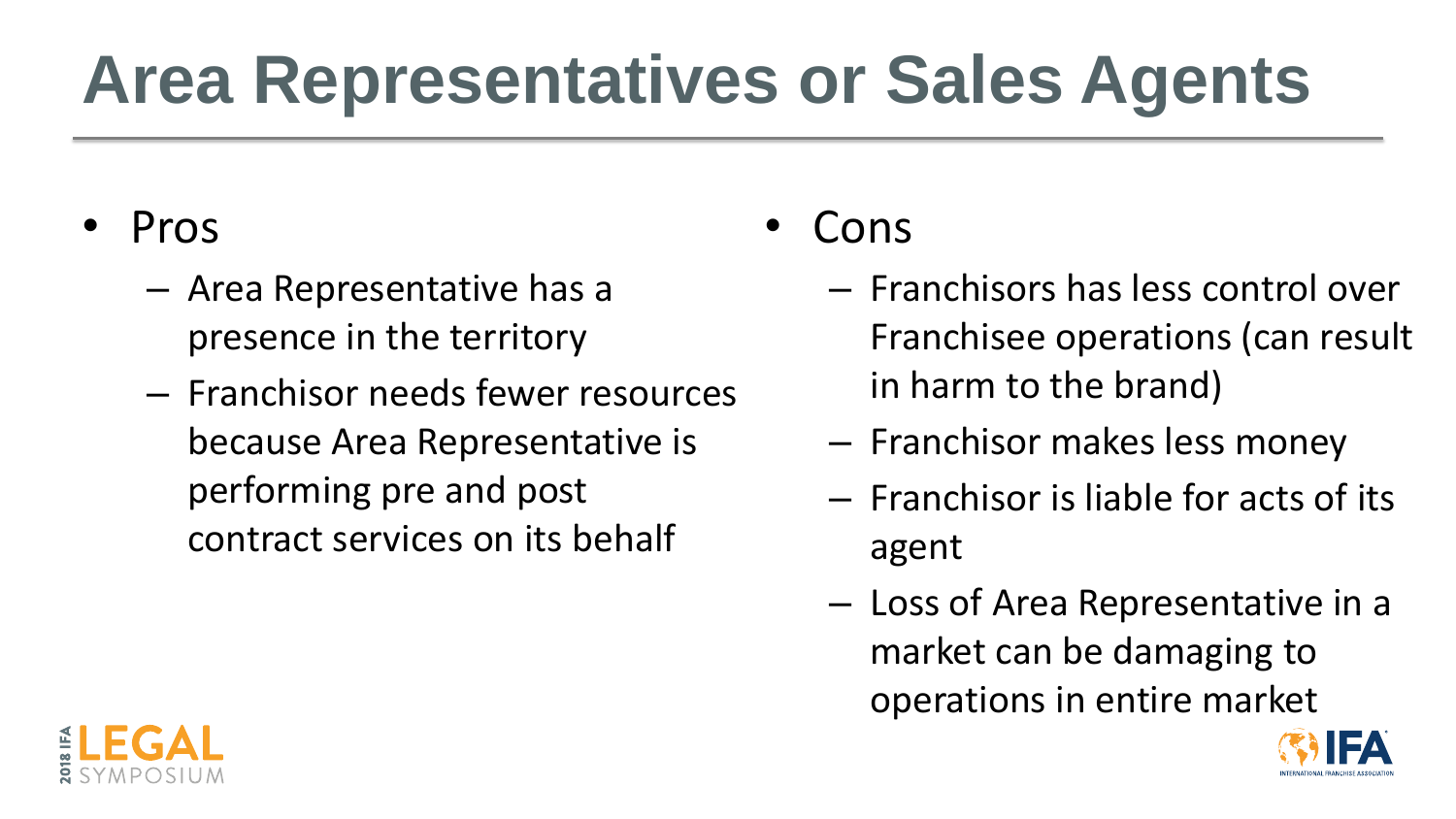# **Single Unit Franchise Agreements**

- Grant a single license to operate one unit in a defined location
- Franchisor performs services in exchange for a fee
- Franchisee operates the unit pursuant to the Franchisor's standards and specifications (typically set forth in the operating manual)



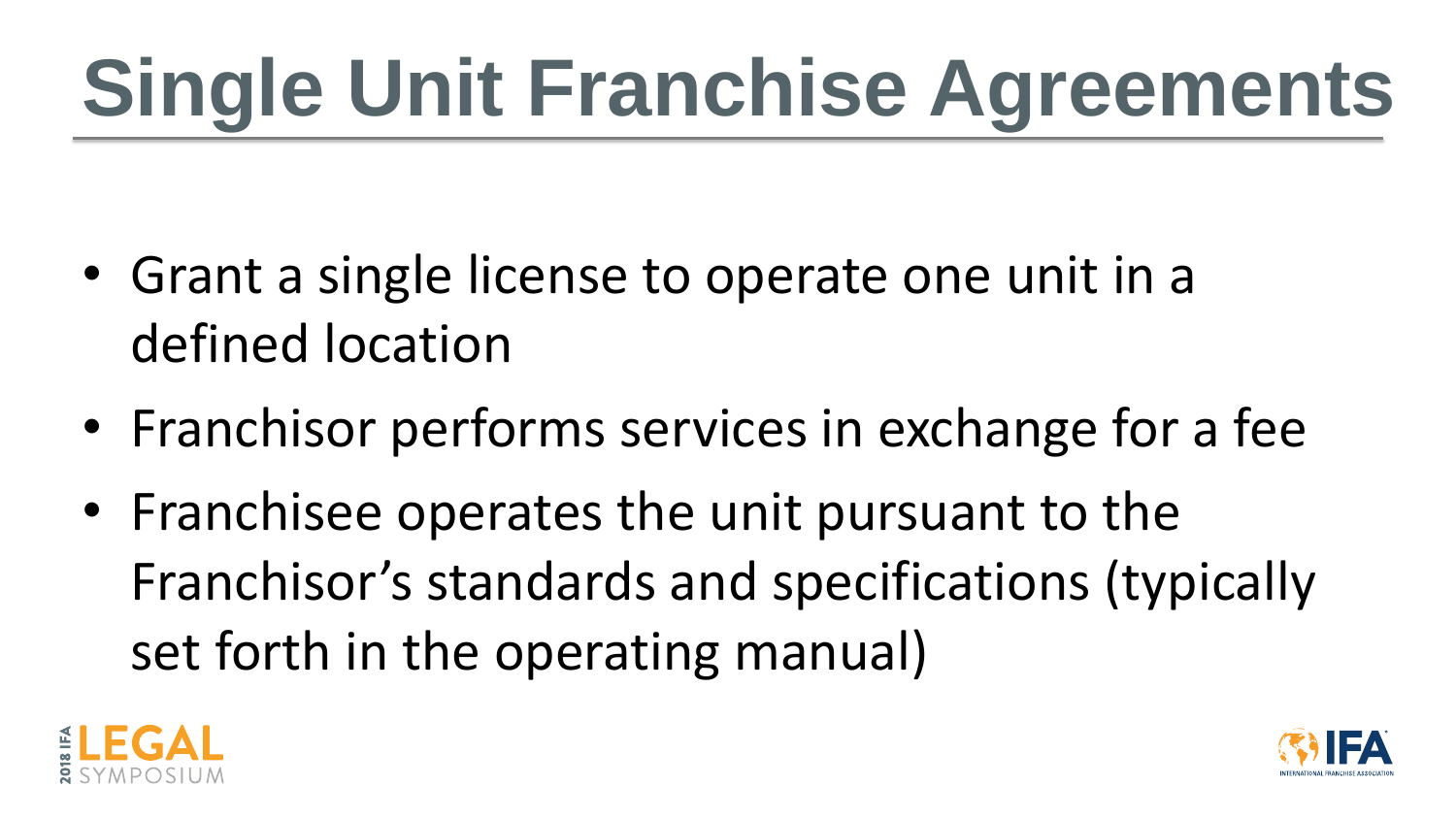# **Single Unit Franchise Agreements**

- Pros
	- Franchisee is not highly leveraged (only operating a single unit)
	- Franchisee is likely the operator with a personal stake in the business
- Cons
	- Slower growth as compared to other models
	- Requires more franchisor resources/oversight



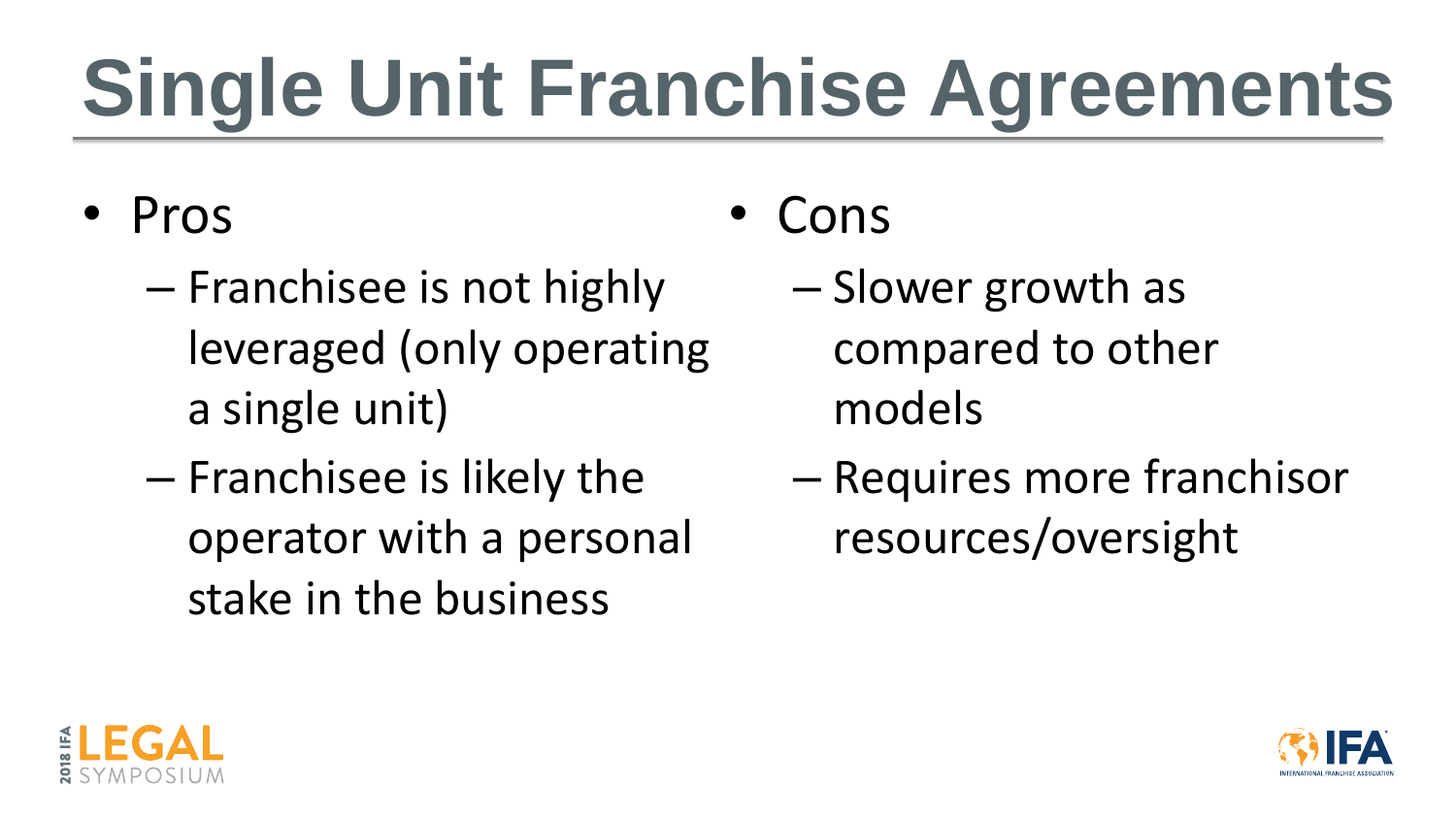## Key Deal Terms in an International Model?

## Kerry Olson Faegre Baker Daniels kerry.olson@Faegrebd.com



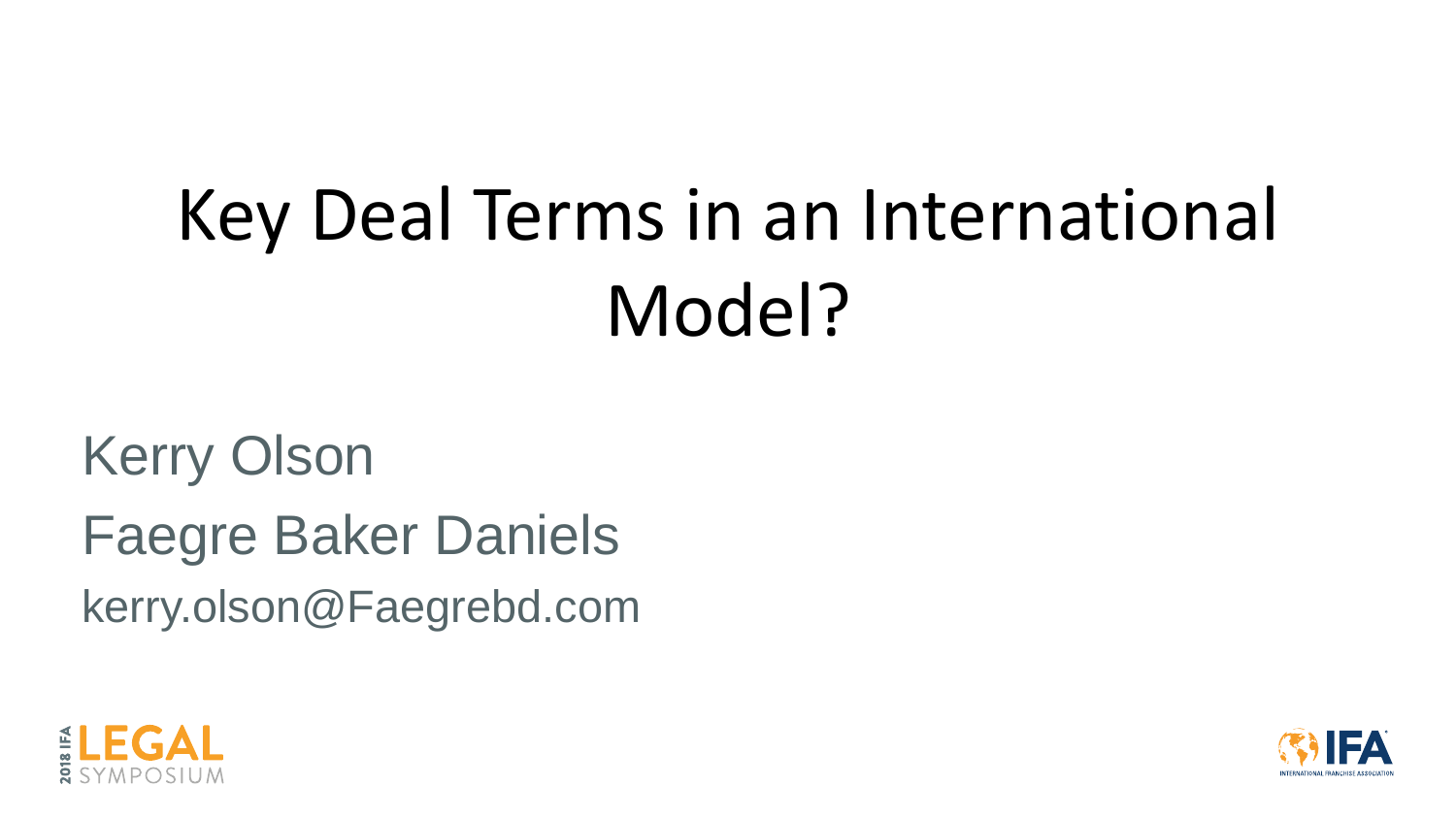- Assumptions
	- Multi-Unit Deal
	- Large Territory
	- Sophisticated, Well Capitalized Franchisee

• Caveats



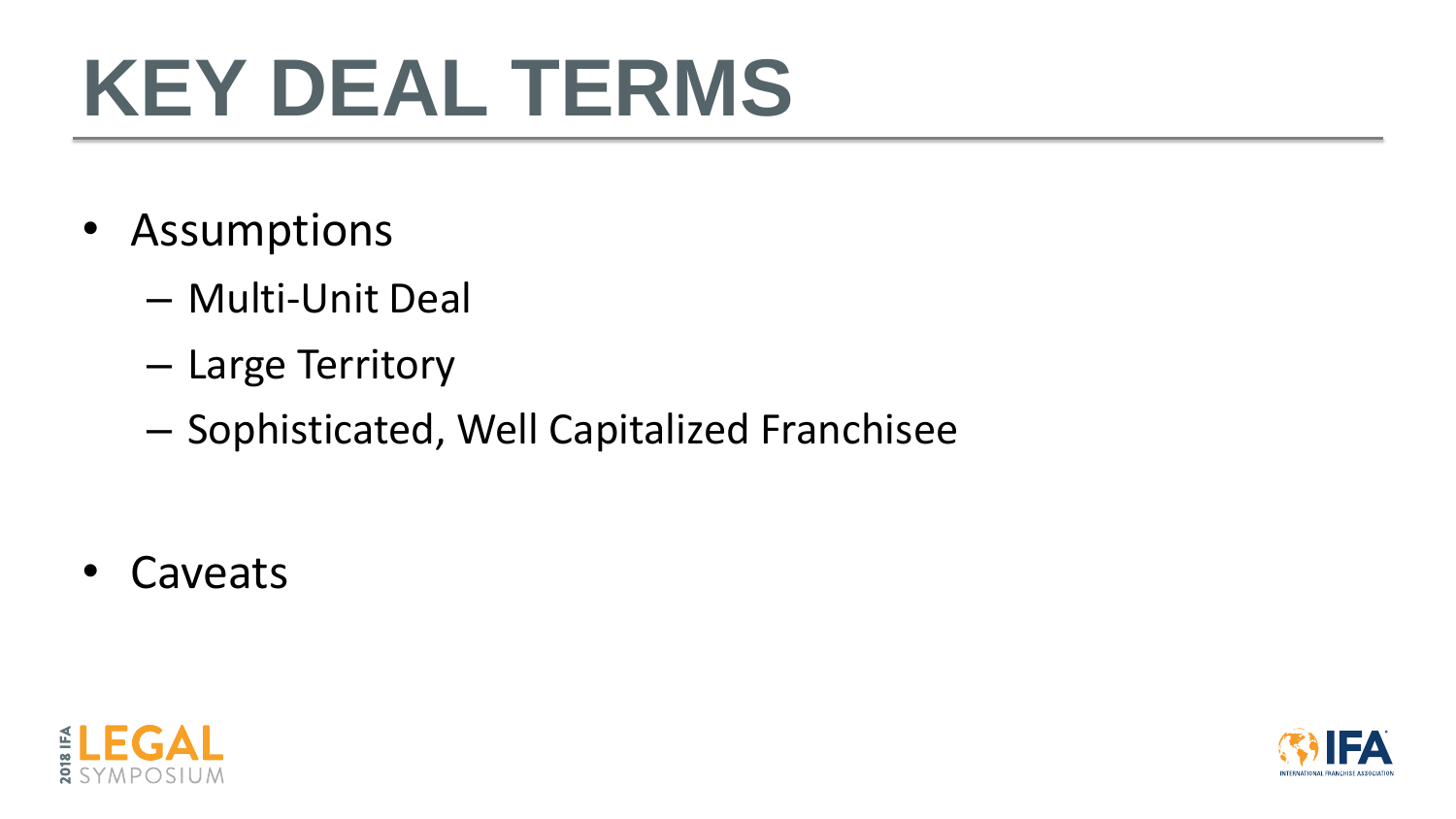- Territory
	- Exclusive vs. Non-exclusive
	- Rights/Prohibitions

- Reservation of Rights
	- Expansion/Exit Strategies
	- Alternative Channels of Distribution



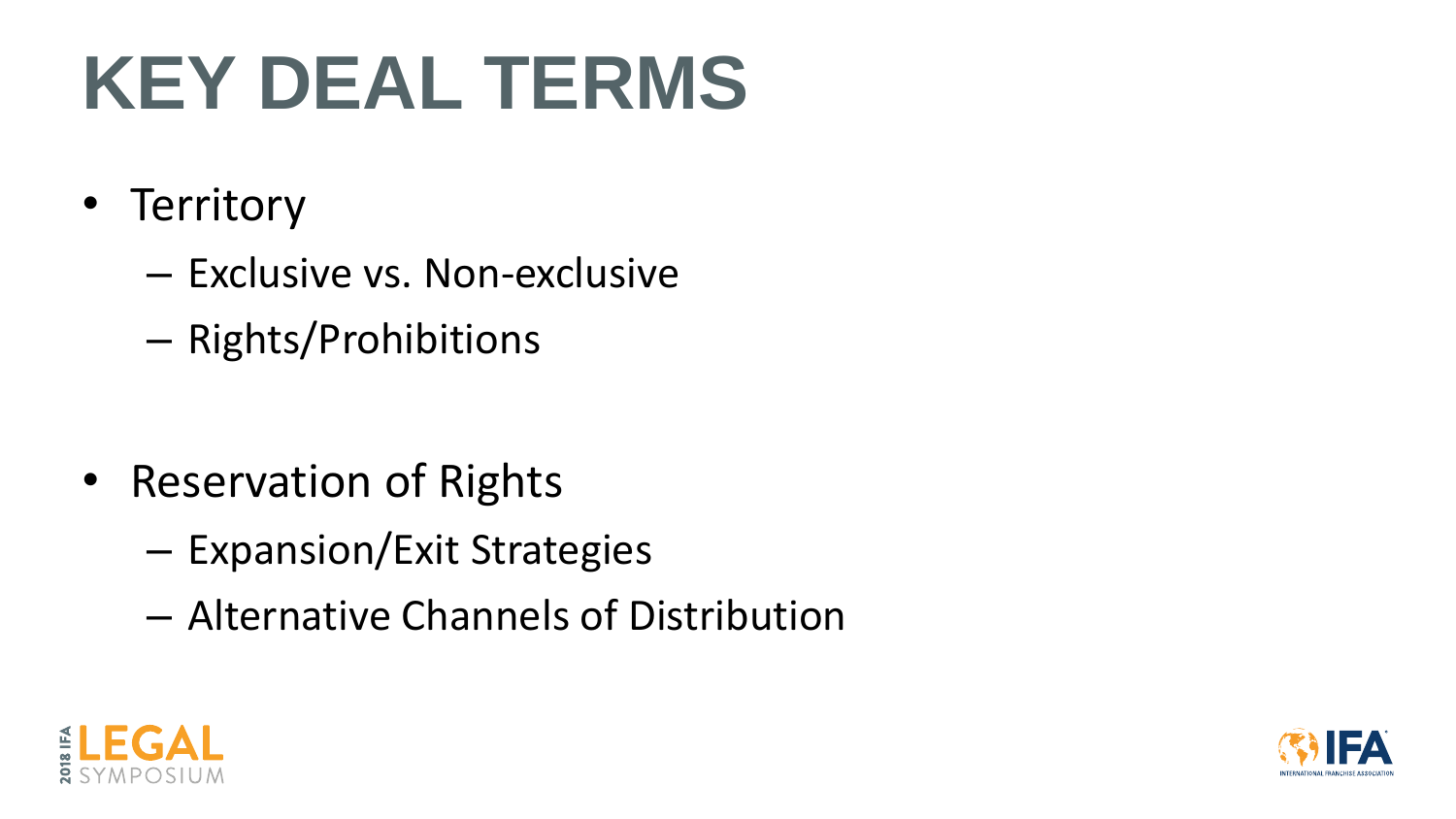- Development Rights and Obligations
	- Defining the schedule
	- Addressing the expiration of the development period

- Term
	- Term of Operation vs. Term of Development



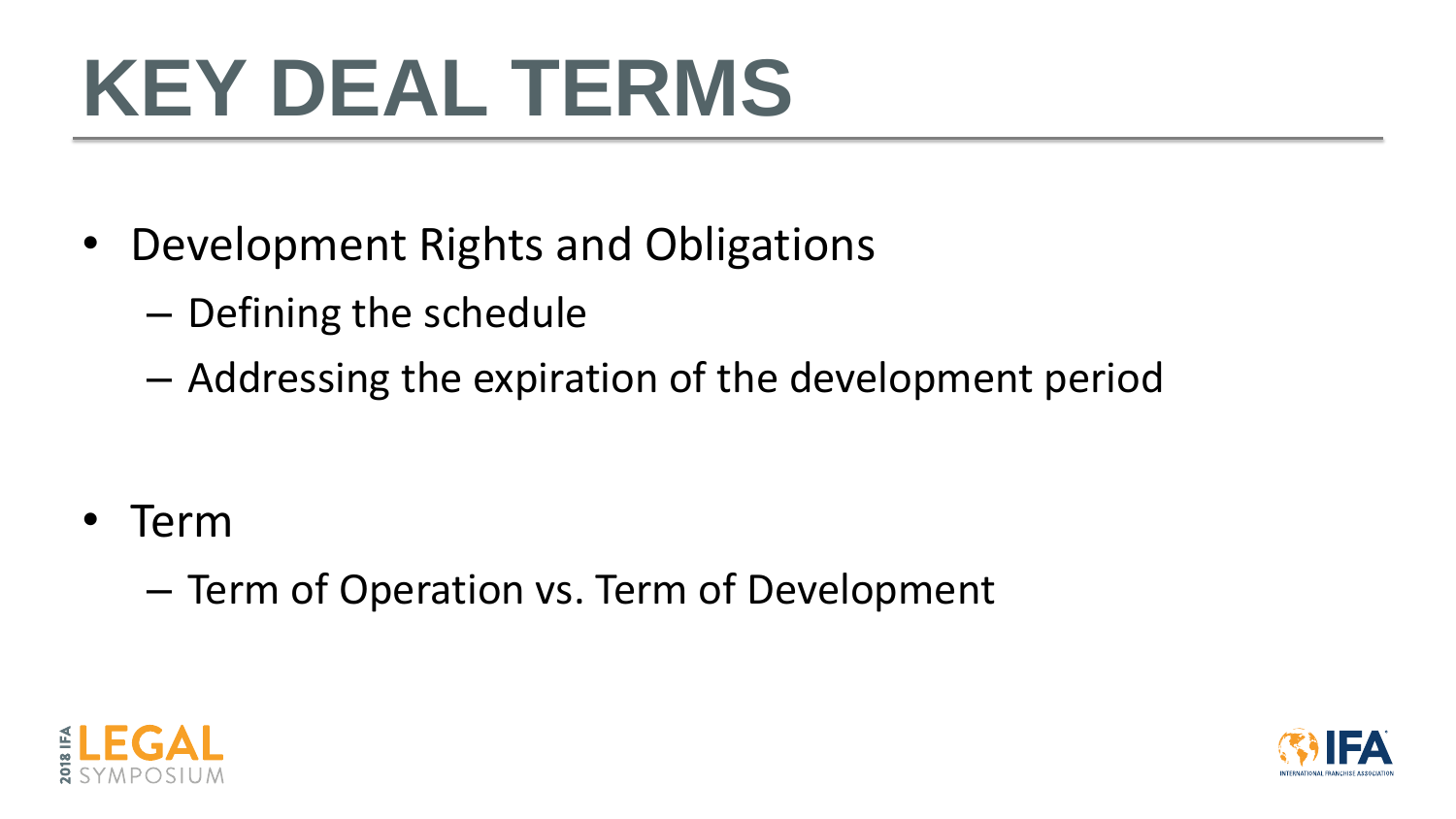- Advertising
	- National, Theater or International Fund
	- Required/Permitted Local Expenditures
- Trademarks
	- Ownership
	- Modifications
	- Enforcement



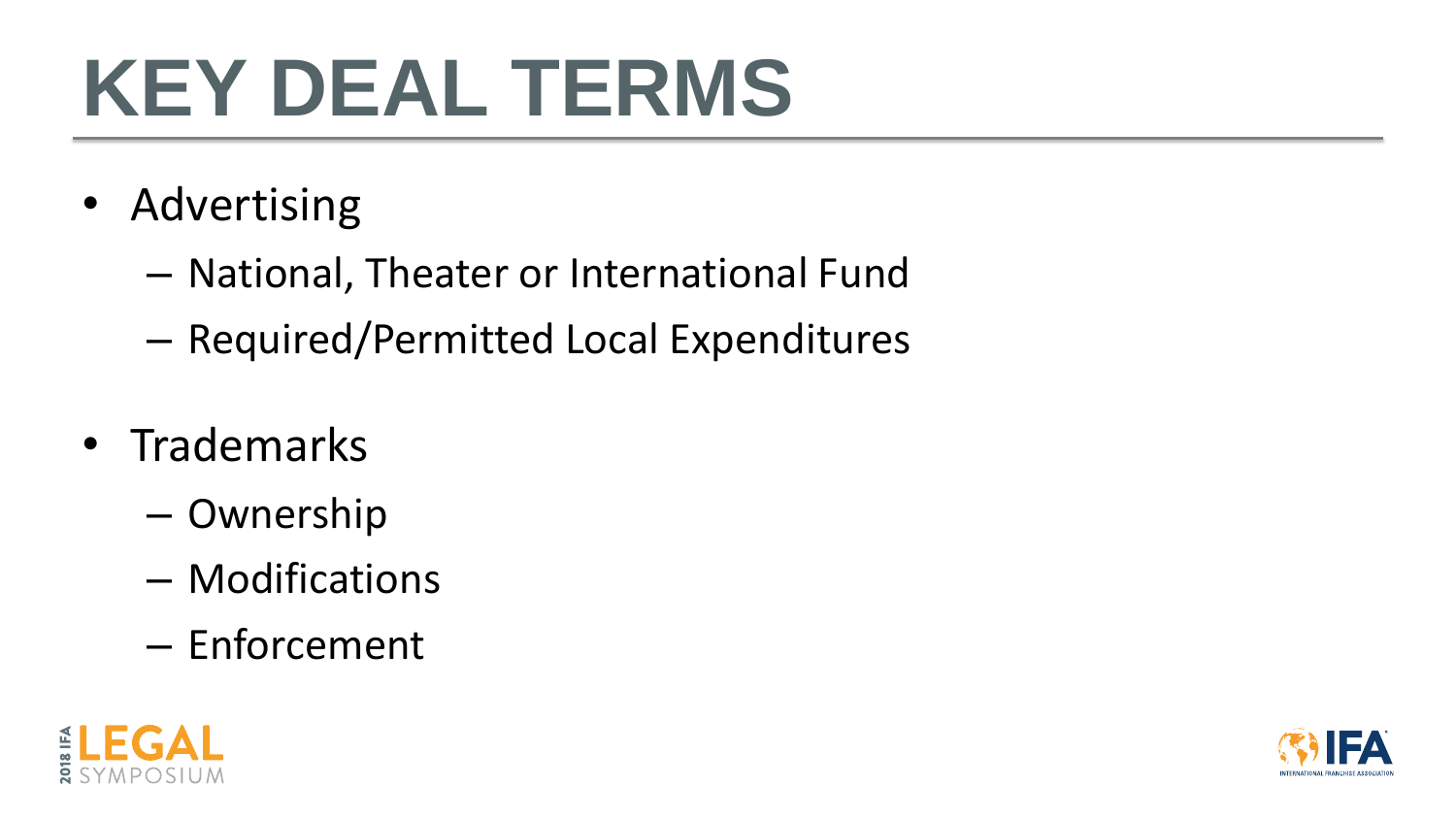- Innovations
	- Ownership
	- Local Law Considerations
- Guarantors and other security
	- Personal vs. Corporate
	- Letter of Credit
	- Bank Guarantee



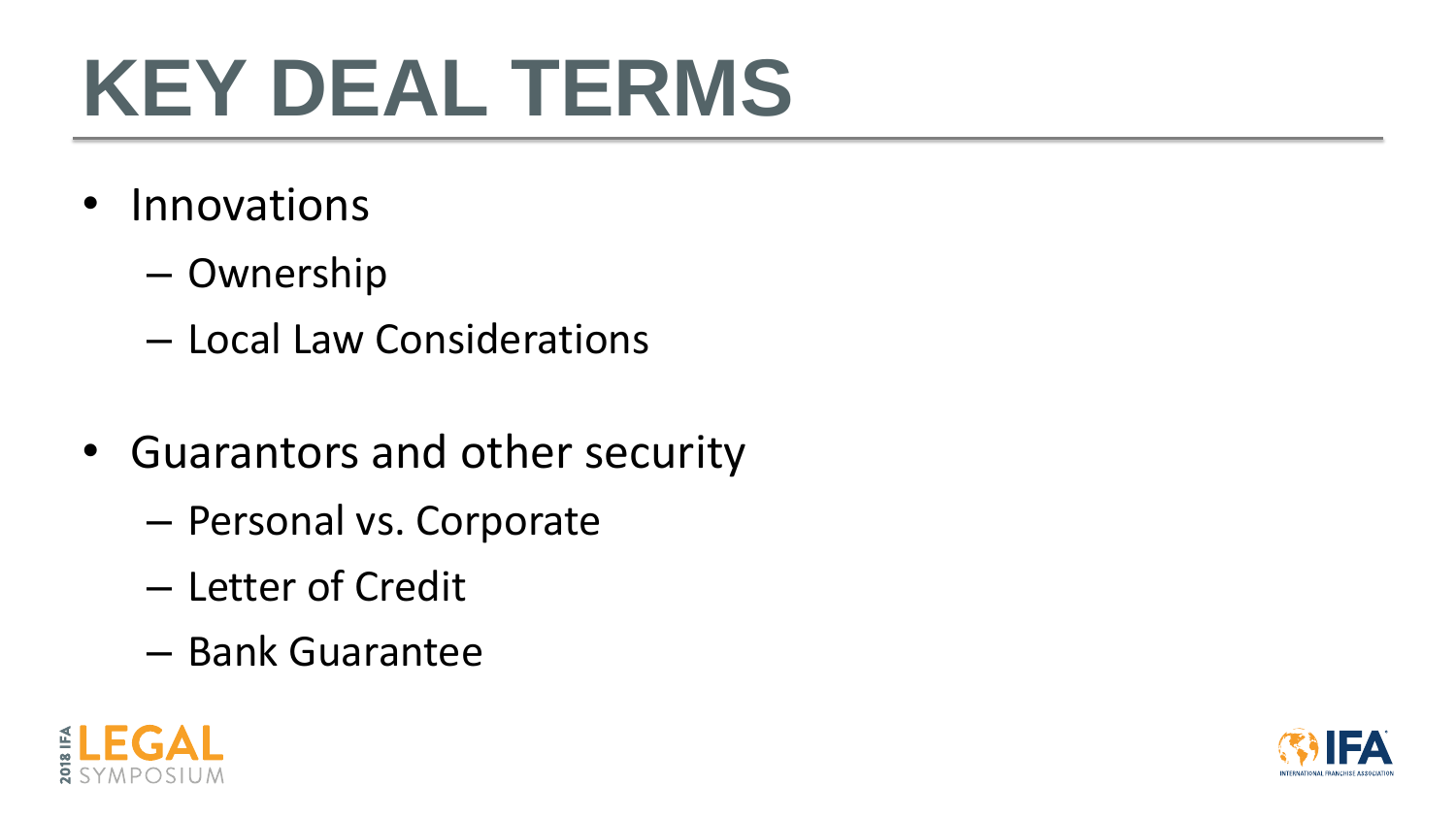- Applicable law/Dispute Resolution
	- Mediation vs. Arbitration vs. Litigation
	- Governing Law and Forum

- Termination
	- Development vs. Operating
	- Liquidated Damages/Termination Fee



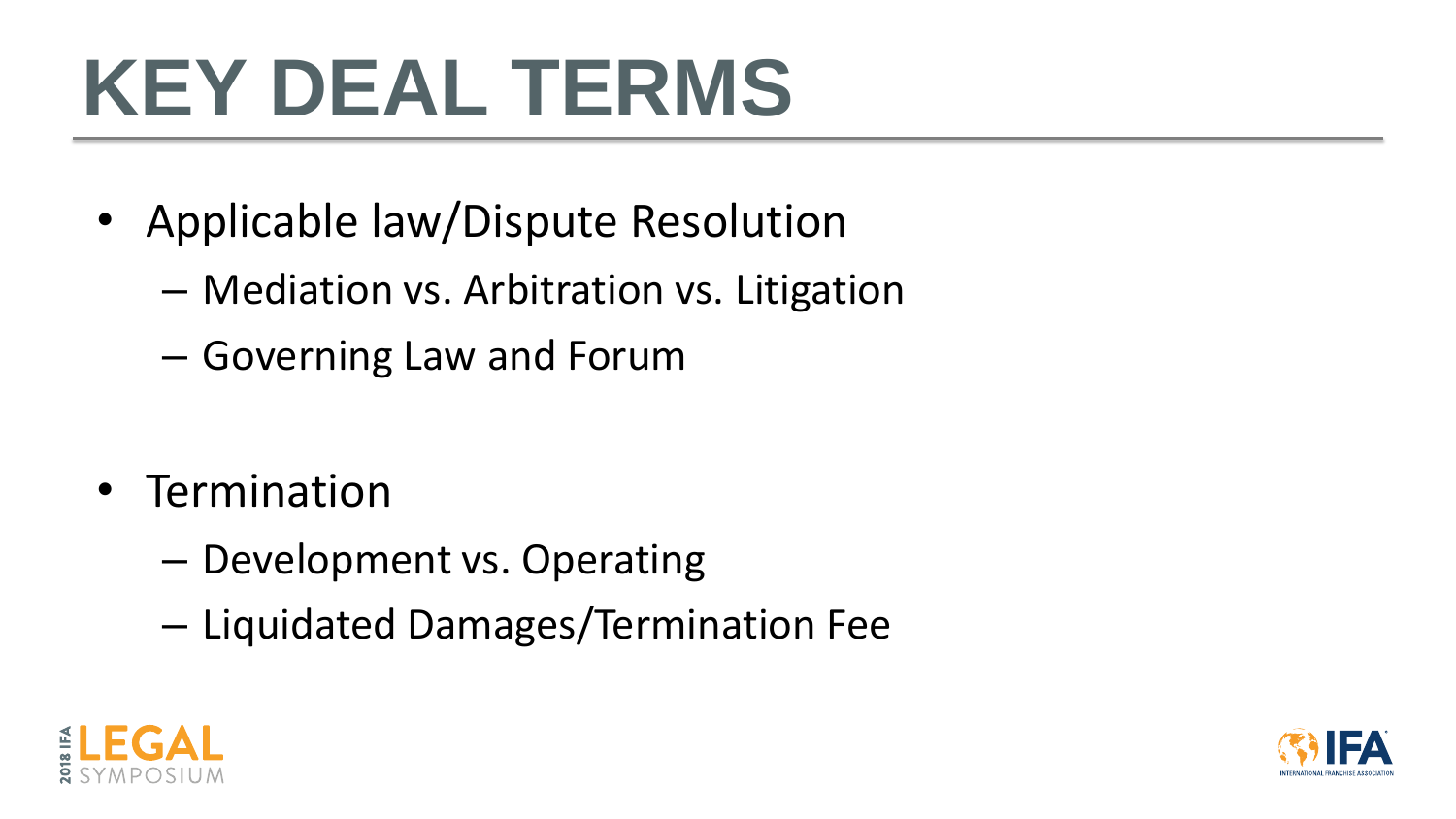## **Navigating Local Laws and Using Local Counsel, Deal Flow and Using Local Counsel – LOI's, Steps in the Deal Process**

## Gustavo Alcocer *OLIVARES gal@olivares.com.mx*

## Kevin Maher

*Baker McKenzie kevin.maher@bakermckenzie.com*



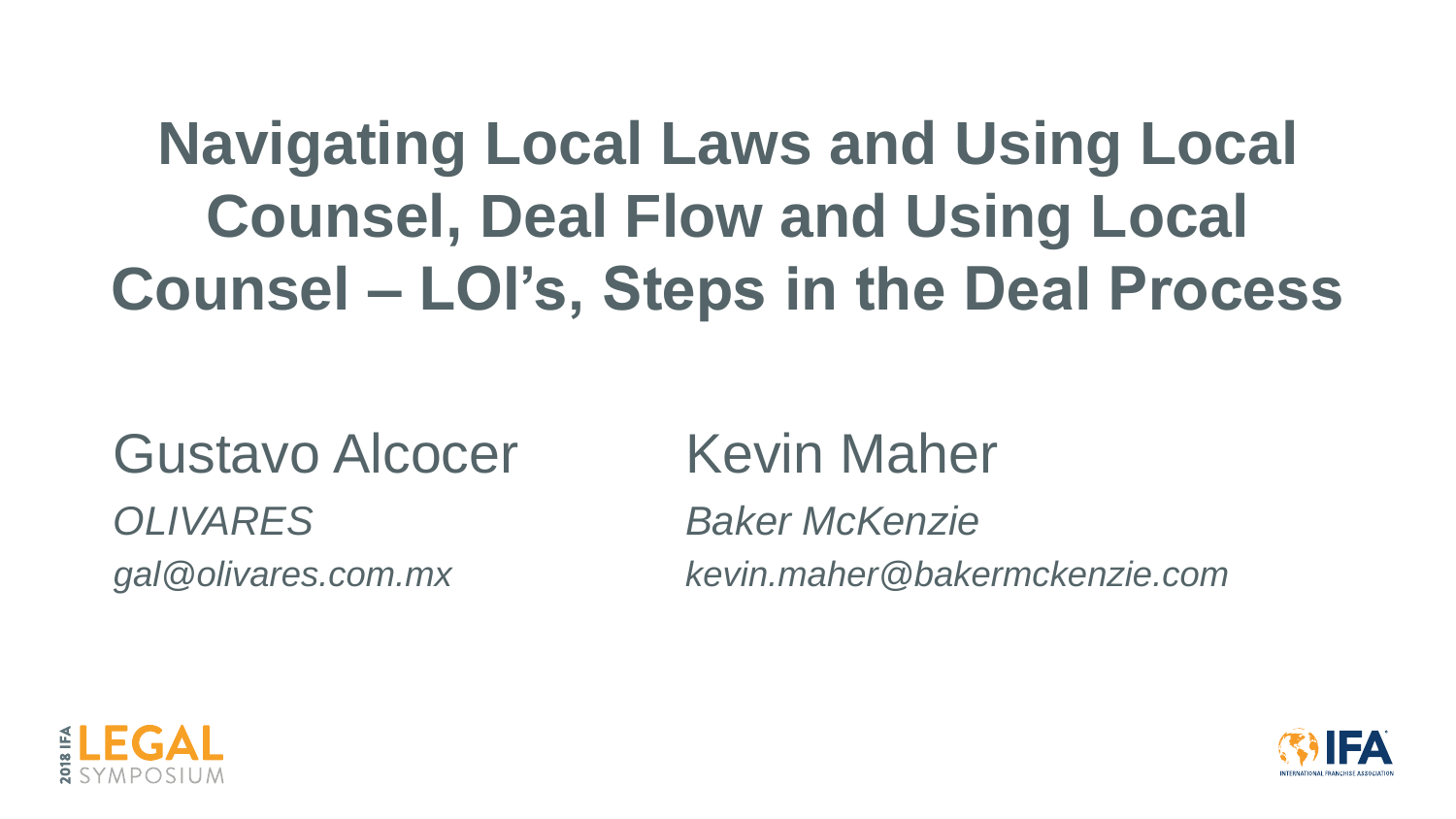# **Deal Flow and Using Local Counsel**

## **I. Typical Steps in an International Franchise Deal**

- A. Market, IP and Franchisee Due Diligence
- B. LOIs and Term Sheets
- C. Deposits
- D. Disclosure requirements and draft Agreements
- E. Negotiation





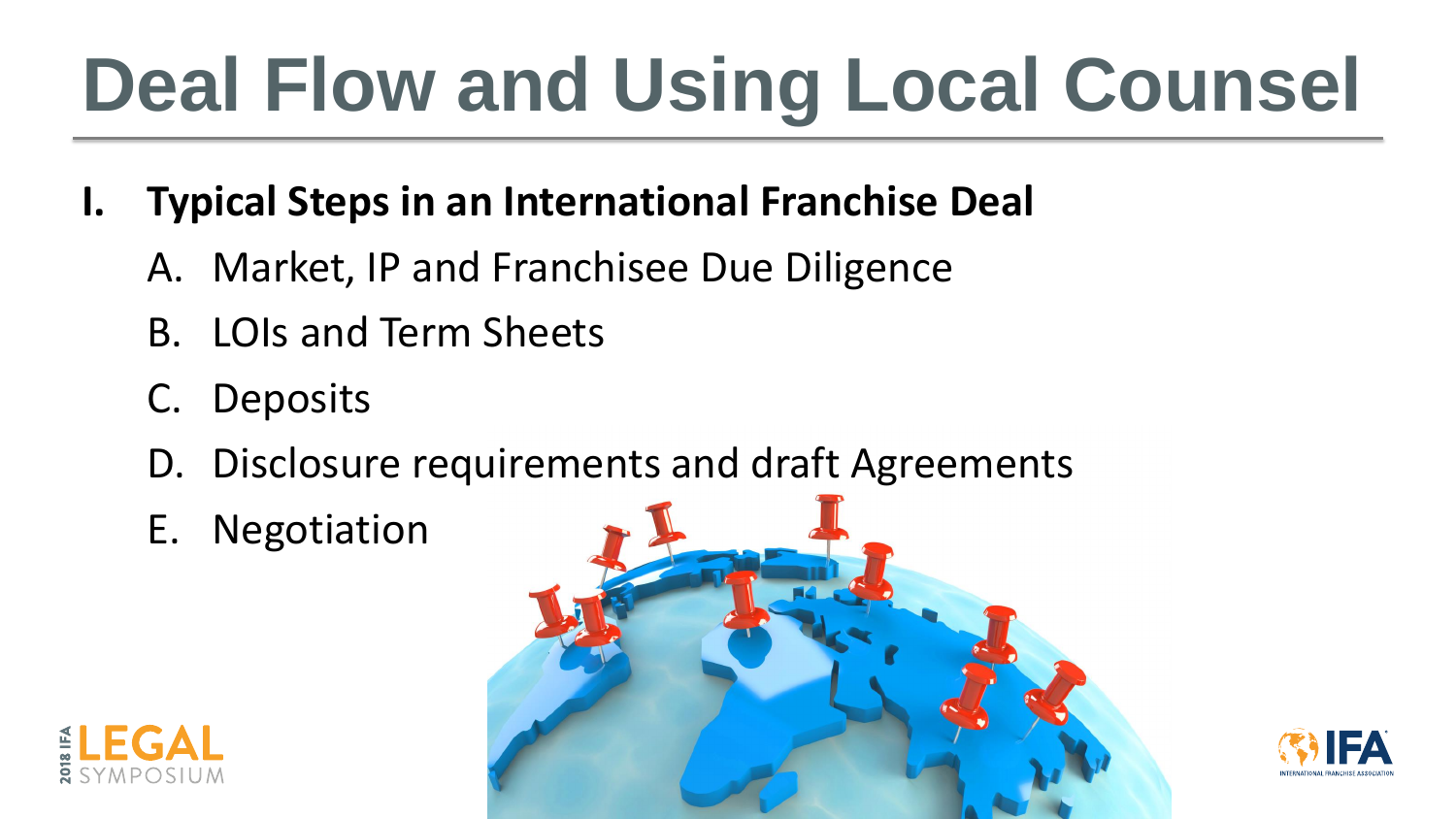# **Deal Flow and Using Local Counsel**

## **II. Using Local Counsel**

- A. Selecting Local Counsel
- B. When to Involve Local Counsel
- C. How to Effectively Utilize Local Counsel
	- 1. Preliminary Advice and Due Diligence
	- 2. Agreement Review
	- 3. Negotiation



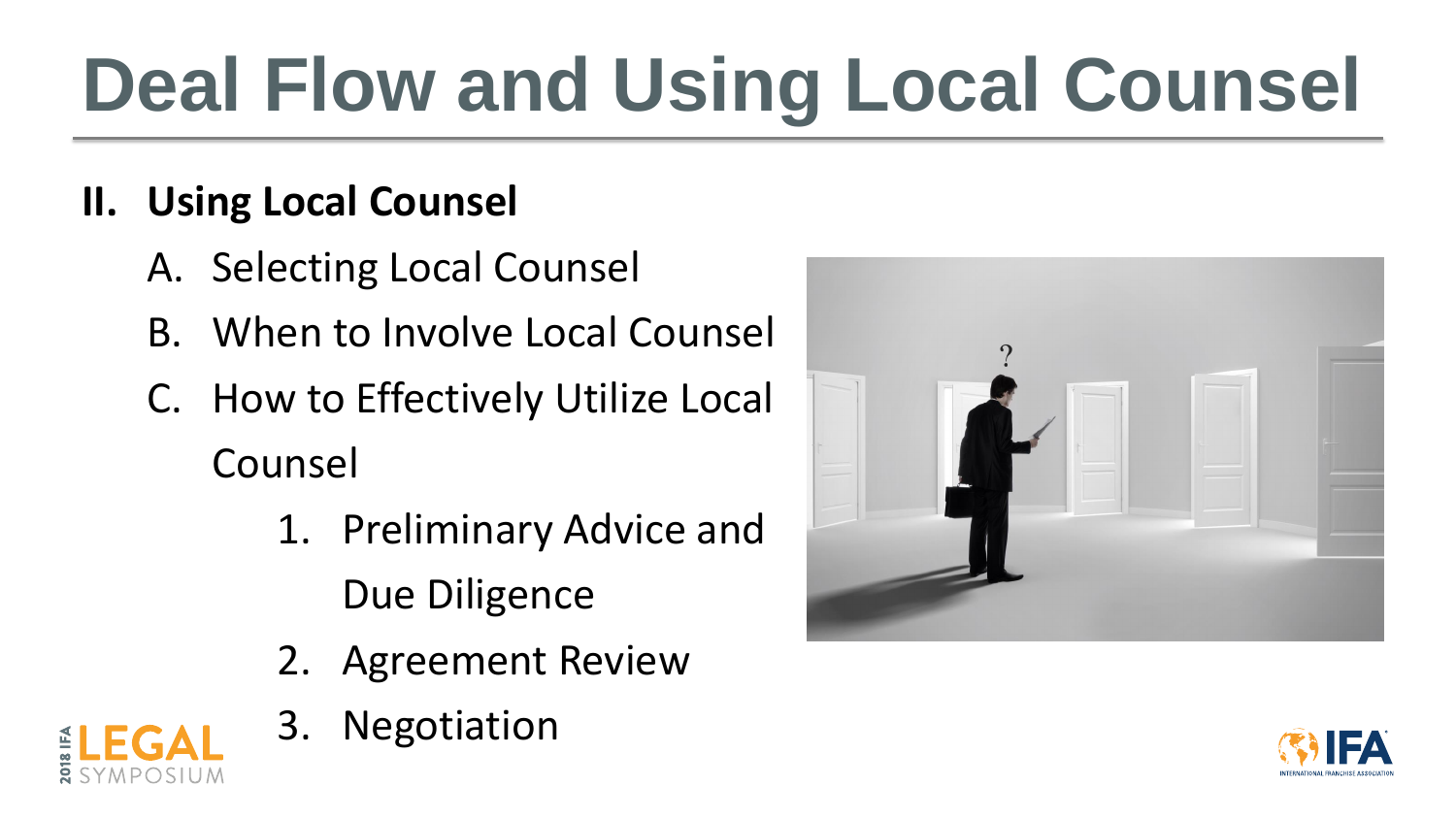# **Deal Flow and Using Local Counsel**

## **III. Other Local Considerations**

- A. Concepts that don't exist or are limited under foreign jurisdictions.
- B. Translations.
- C. Execution Formalities.









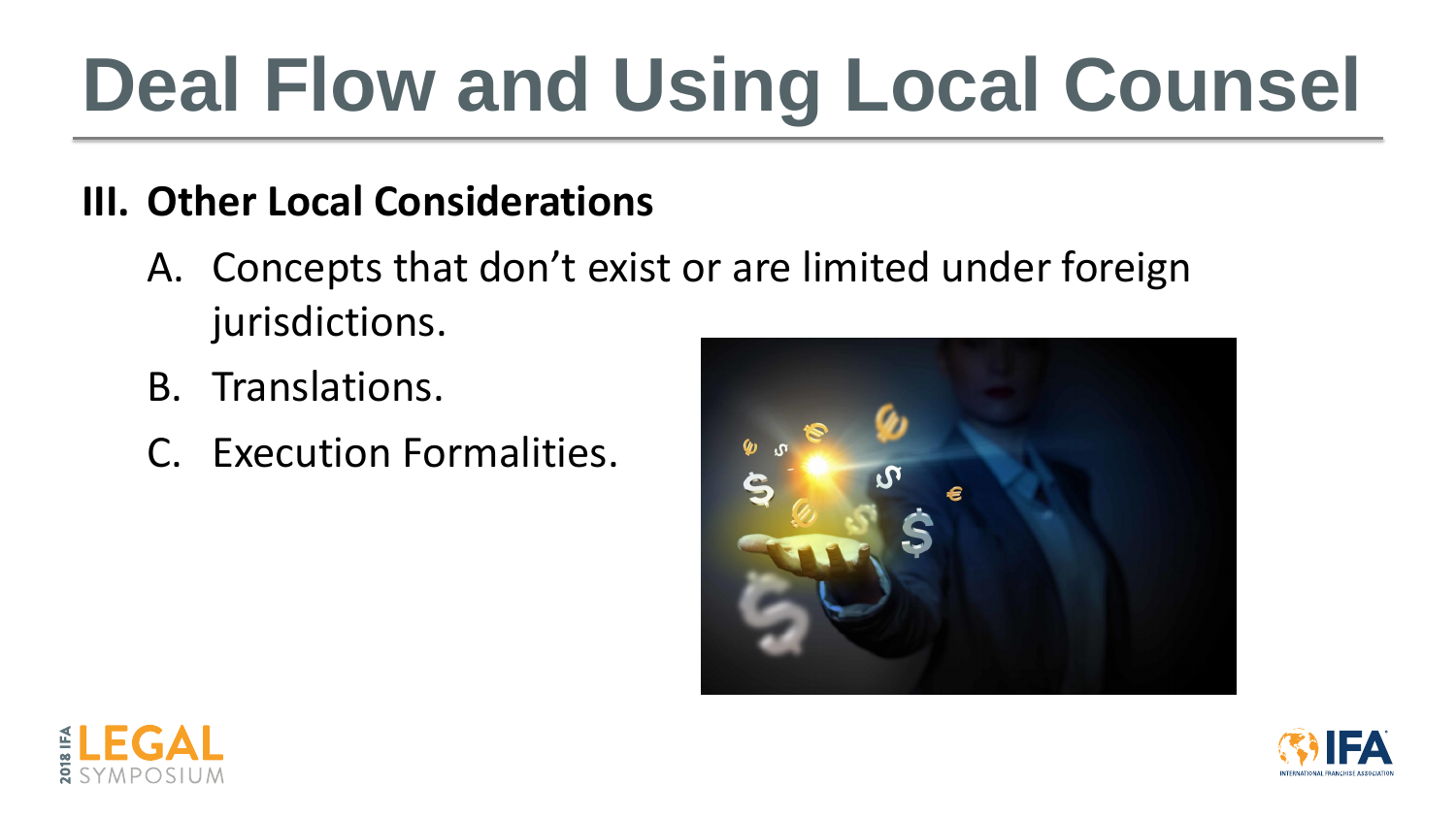# **Typical Local Issues**

- Amy Cheng, Cheng Cohen LLC
- Karsten Metzlaff, Noerr, LLP



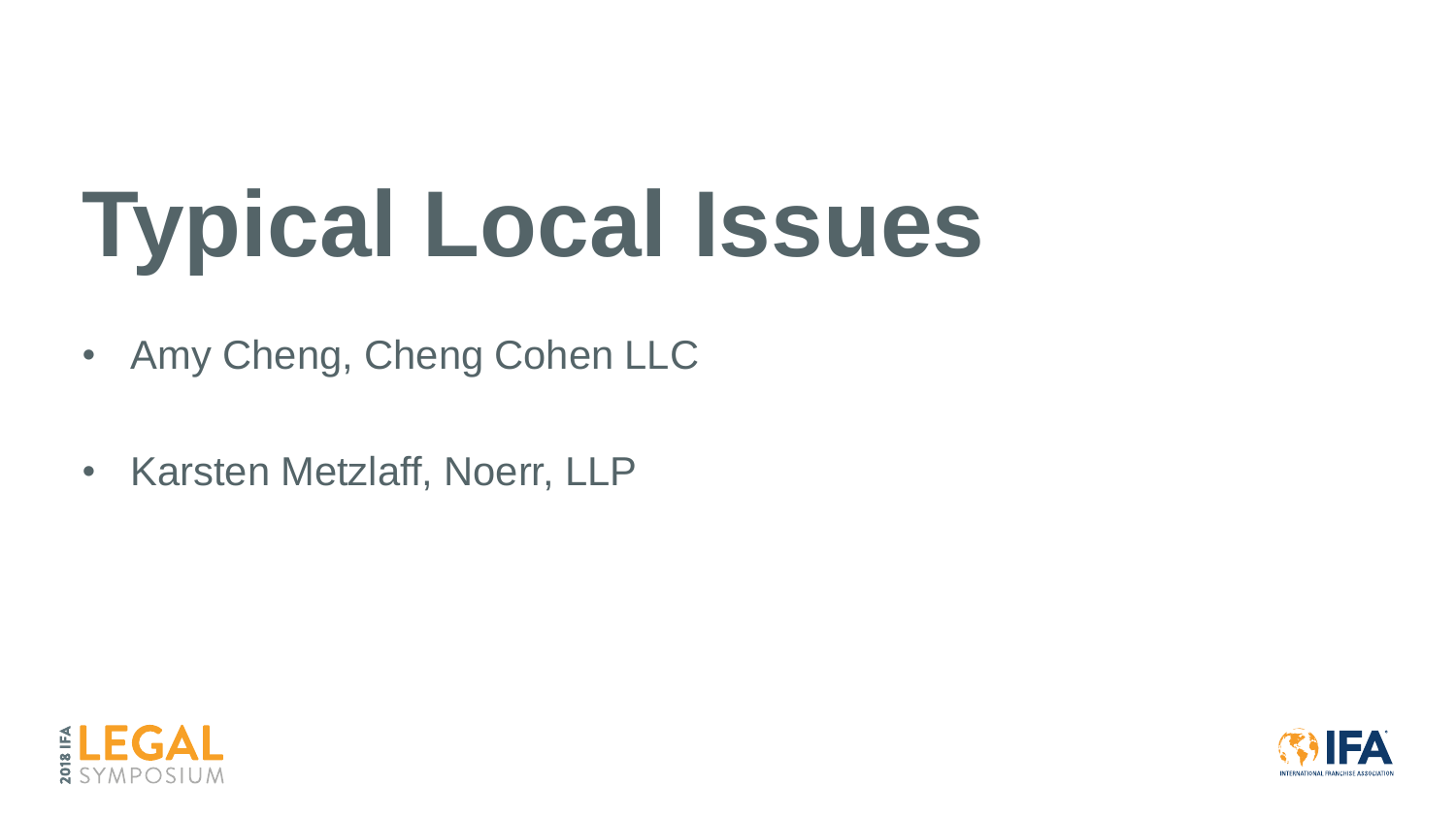## **Overview**

- Specific Franchise Laws
	- Registration Laws
	- Disclosure Laws
	- Relationship Laws
- General Laws affecting Franchising
	- Civil & Commercial Laws
	- Competition laws etc.



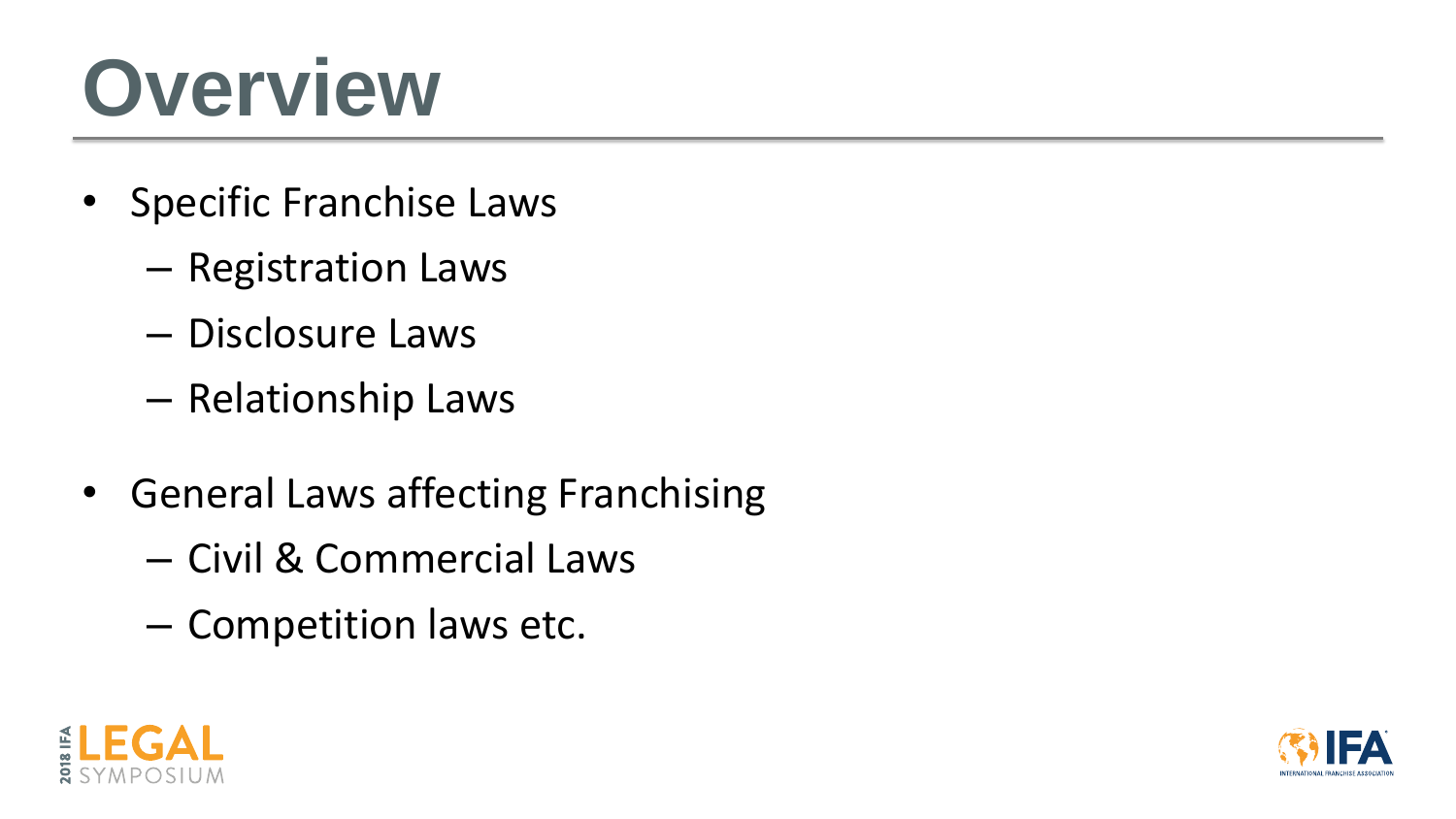## Franchise Disclosure Laws

- Pre-contractual disclosure
- Time period ranges from 5 to 30 days
- Cooling off period



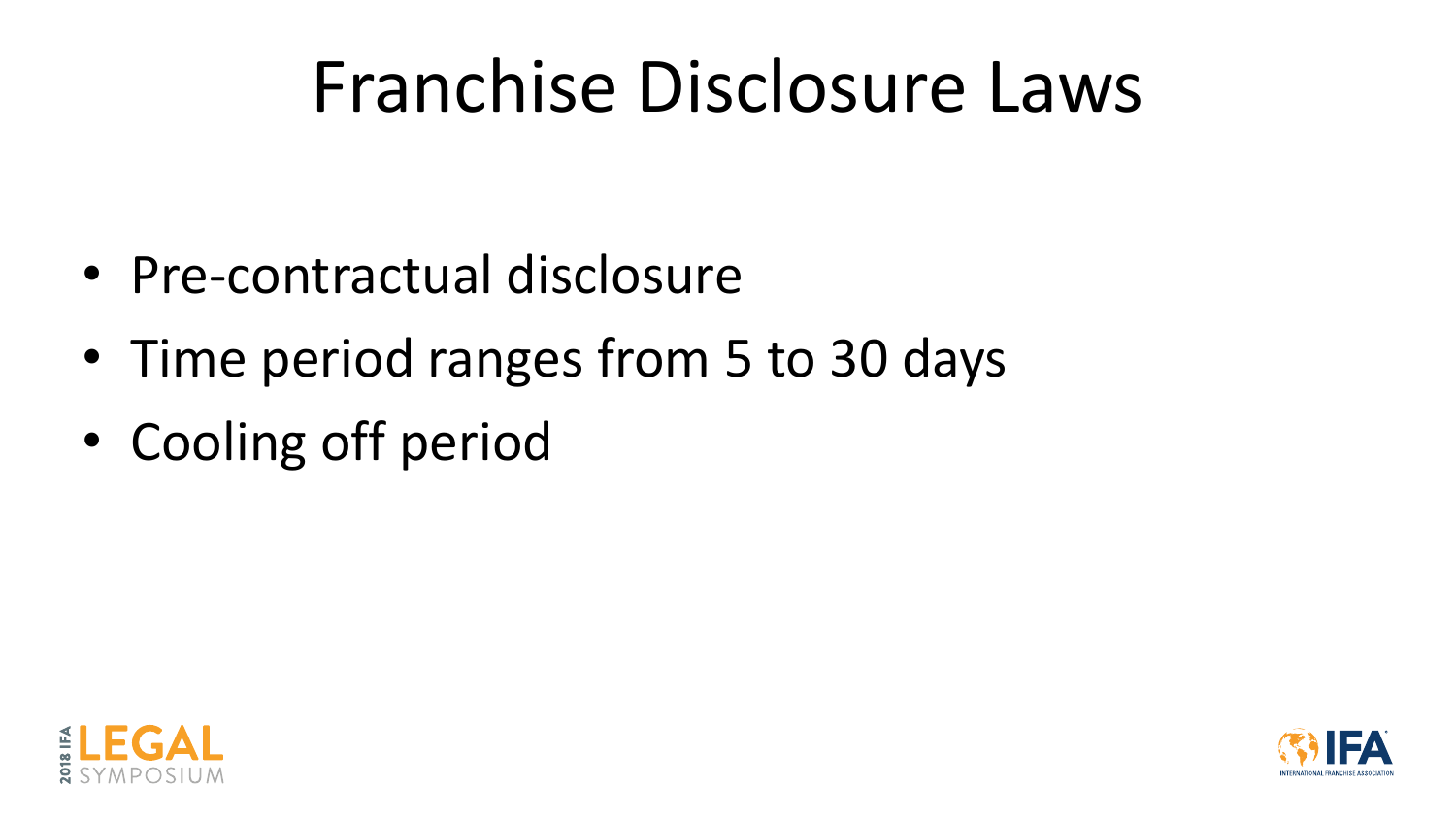# **Registration Requirements**

• Franchise registration

• IP Registration



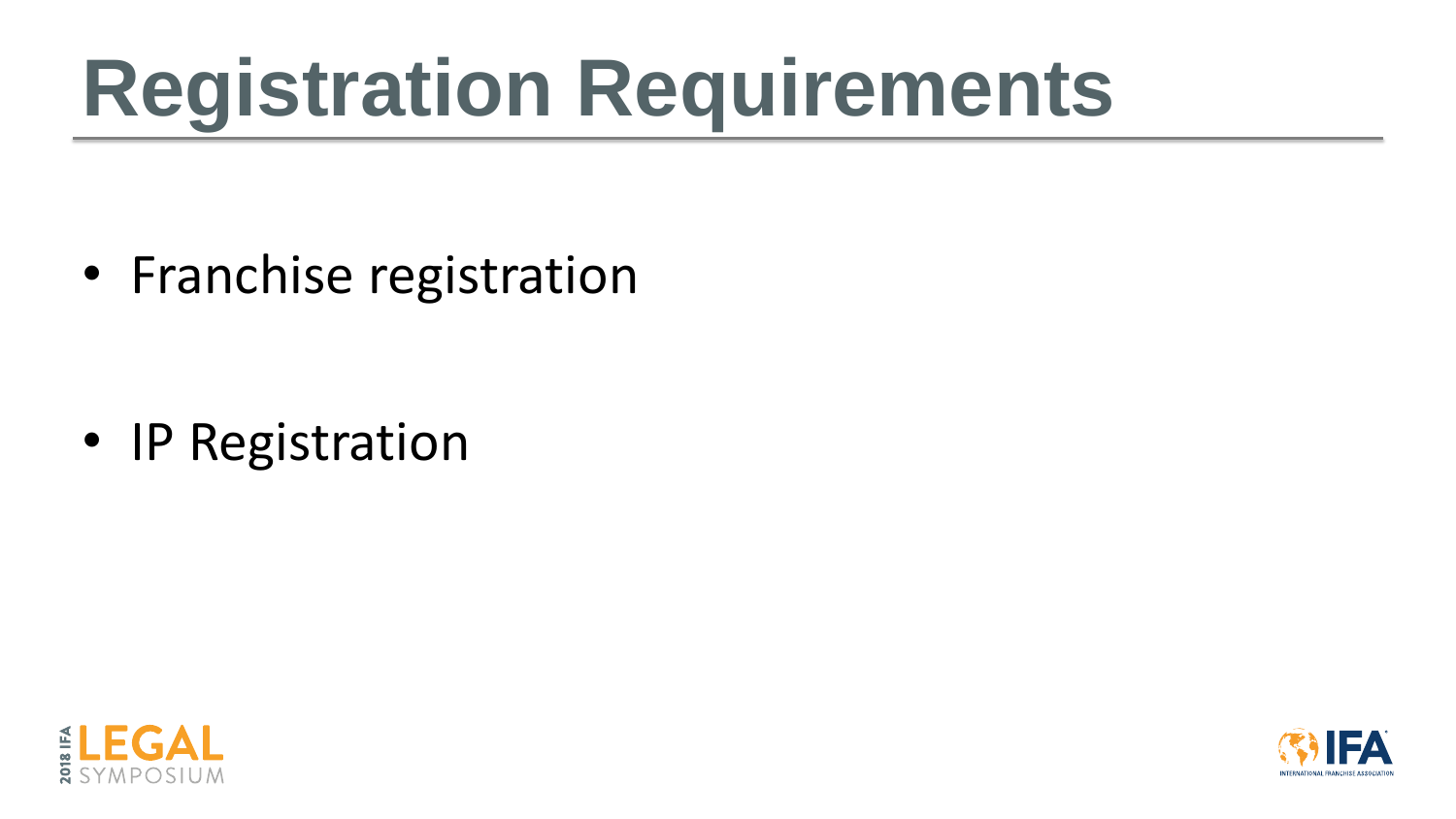## Relationship Laws

- Territorial Protection
- Resale Price Maintenance
- Term, Termination and Renewal
- Goodwill Compensation
- Good Faith
- Others